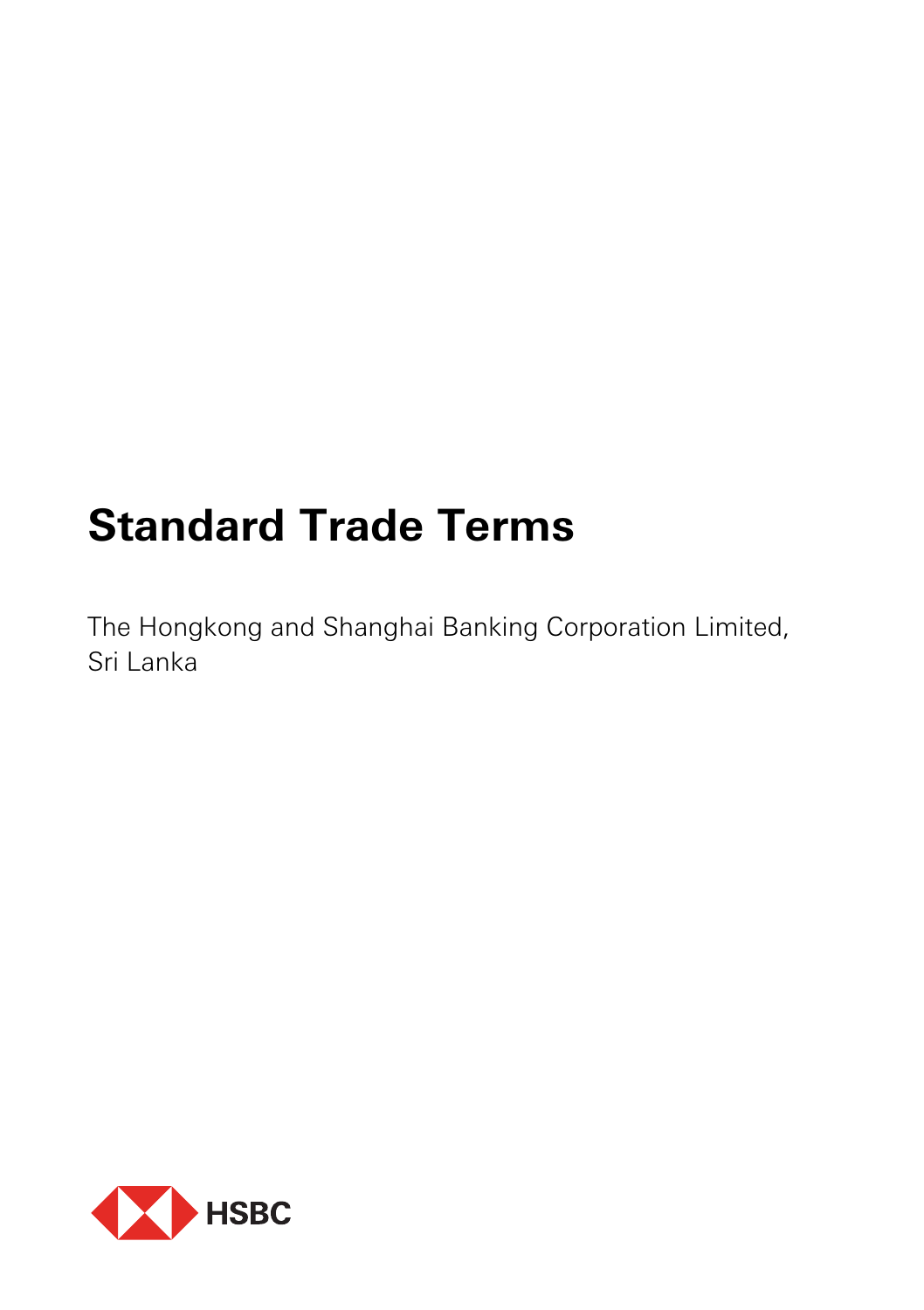# **CONTENTS**

| 1 <sub>1</sub>                       | <b>APPLICATION</b>                                             | 3              |
|--------------------------------------|----------------------------------------------------------------|----------------|
|                                      | <b>SECTION 1 - TRADE SERVICES</b>                              | 4              |
| 2.                                   | <b>ICC RULES</b>                                               | 4              |
| 3.                                   | DOCUMENTARY CREDITS                                            | 4              |
| 4.                                   | <b>INSTRUMENTS</b>                                             | $\overline{7}$ |
| 5.                                   | <b>COLLECTIONS</b>                                             | 9              |
| 6.                                   | <b>FINANCE</b>                                                 | 10             |
| $7_{-}$                              | <b>TRADE FINANCE LOANS</b>                                     | 11             |
| 8.                                   | APPLICATIONS FOR RELEASE OF GOODS, SHIPPING GUARANTEES         |                |
|                                      | AND LETTERS OF INDEMNITY                                       | 13             |
|                                      | <b>SECTION 2 - REIMBURSEMENT, INDEMNITY AND OTHER RIGHTS</b>   | 13             |
| 9.                                   | REIMBURSEMENT AND INDEMNITY                                    | 14             |
| 10.                                  | CASH COLLATERAL                                                | 14             |
|                                      | 11. PLEDGE                                                     | 15             |
|                                      | 12. TRUST RECEIPTS                                             | 16             |
|                                      | 13. SET-OFF                                                    | 17             |
|                                      | 14. SUPPLEMENTARY RIGHTS                                       | 17             |
| <b>SECTION 3 - FEES AND PAYMENTS</b> |                                                                | 17             |
| 15.                                  | FEES, COMMISSION, INTEREST AND CHARGES                         | 17             |
| 16.                                  | <b>PAYMENTS</b>                                                | 18             |
|                                      | <b>SECTION 4 - REPRESENTATIONS, UNDERTAKINGS AND SANCTIONS</b> | 19             |
|                                      | 17. REPRESENTATIONS AND WARRANTIES                             | 19             |
|                                      | 18. UNDERTAKINGS                                               | 21             |
| 19.                                  | COMPLIANCE WITH LAWS AND SANCTIONS                             | 23             |
|                                      | <b>SECTION 5 - INSTRUCTIONS AND ELECTRONIC PLATFORMS</b>       | 24             |
| 20.                                  | <b>INSTRUCTIONS</b>                                            | 24             |
| 21.                                  | PLATFORMS                                                      | 26             |
| <b>SECTION 6 - OTHER</b>             |                                                                | 27             |
| 22.                                  | <b>LIMITATION ON LIABILITY</b>                                 | 27             |
| 23.                                  | DISCLOSURE, CONFIDENTIALITY AND PRIVACY                        | 29             |
| 24.                                  | MISCELLANEOUS                                                  | 30             |
| 25.                                  | <b>GOVERNING LAW AND JURISDICTION</b>                          | 31             |
|                                      | <b>SECTION 7 - DEFINITIONS AND INTERPRETATION</b>              | 32             |
| 26.                                  | DEFINITIONS AND INTERPRETATION                                 | 32             |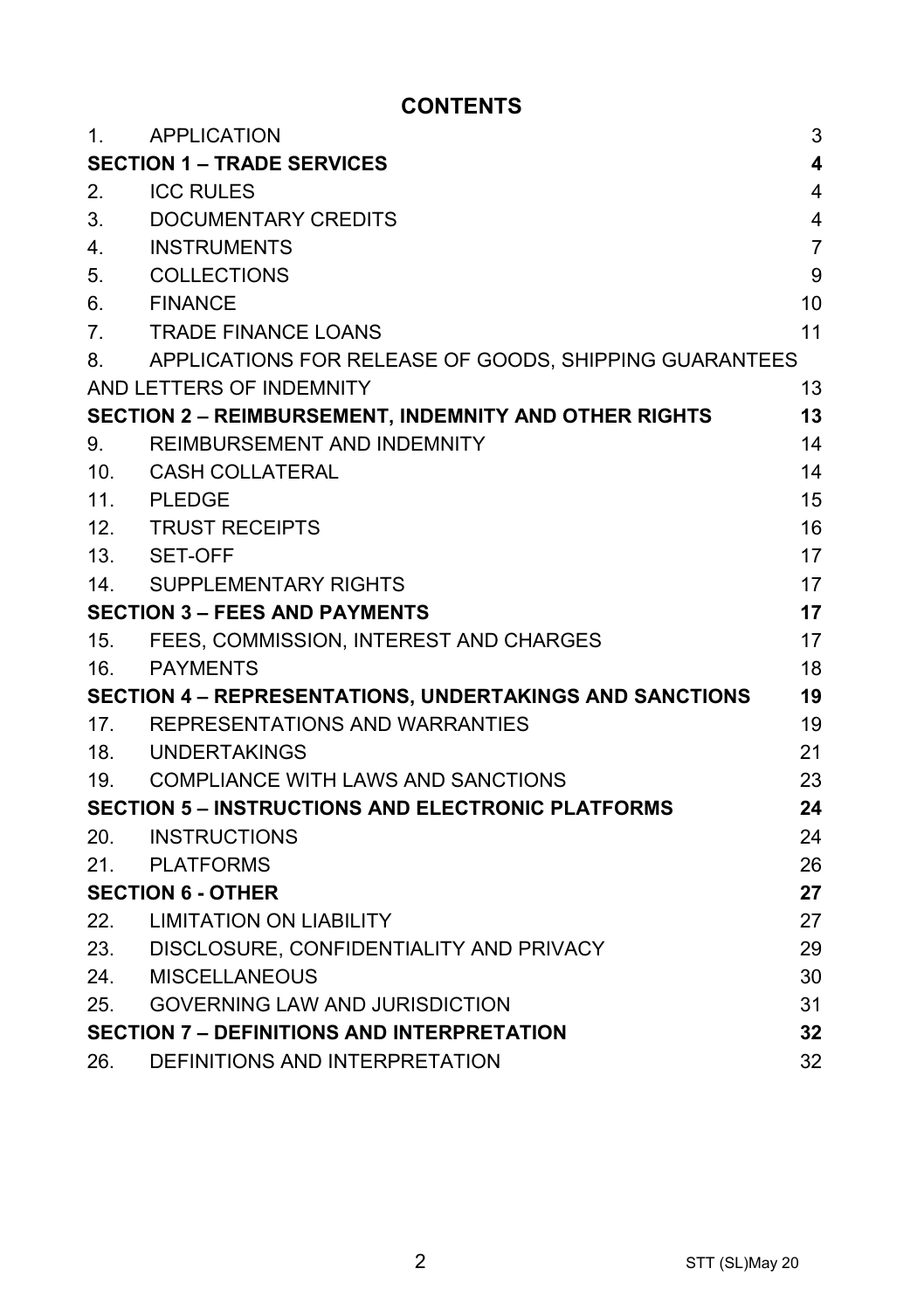# **STANDARD TRADE TERMS (THESE TERMS)**

## **1. APPLICATION**

1.1 These Terms shall apply to any Trade Service which HSBC may agree to make available or procure at the request of the Customer and shall include any relevant Country Conditions.

1.2 These Terms shall, where applicable, be subject to other terms and conditions in relation to services provided by HSBC to the Customer (including any banking service or account operating agreement) from time to time. In relation to any Trade Service, where any conflict arises between these Terms and any other applicable terms and conditions, the terms and conditions shall apply in the following order of priority:

- (a) the Application;
- (b) the Facility Agreement (if any) and/or any applicable Security Agreement;
- (c) the Country Conditions (if any);
- (d) these Terms; and
- (e) such other terms.

1.3 HSBC does not offer any advice to the Customer in relation to any Trade Service. Whilst HSBC may provide information or express opinions from time to time, such information or opinions are not offered as advice. Before applying for, or accepting, any Trade Service, the Customer shall make such enquiries and assessments as the Customer considers appropriate and the Customer should place no reliance on HSBC to give advice or make recommendations. If the Customer is in doubt of any Trade Service, the Customer should seek independent professional advice.

1.4 Each Trade Service is separate and independent from the Trade Transaction to which such Trade Service relates and HSBC is in no way concerned with, subject to, or bound by, the terms of such Trade Transaction, even if a reference is included in any document relating to that Trade Service.

1.5 HSBC may name, instruct or procure any correspondent bank (including any HSBC Group member) to be the issuing, advising, nominated or confirming bank in respect of any Trade Service (and may restrict such correspondent bank to an HSBC Group member or a correspondent bank acceptable to HSBC) and is authorised to issue a counter-guarantee or counter-SBLC in such form and content as determined by HSBC in favour of the correspondent bank. HSBC may pay to, or receive from any correspondent bank, charges, commissions, fees or other payments.

1.6 Nothing in these Terms shall oblige HSBC to enter into or provide any Trade Service at any time.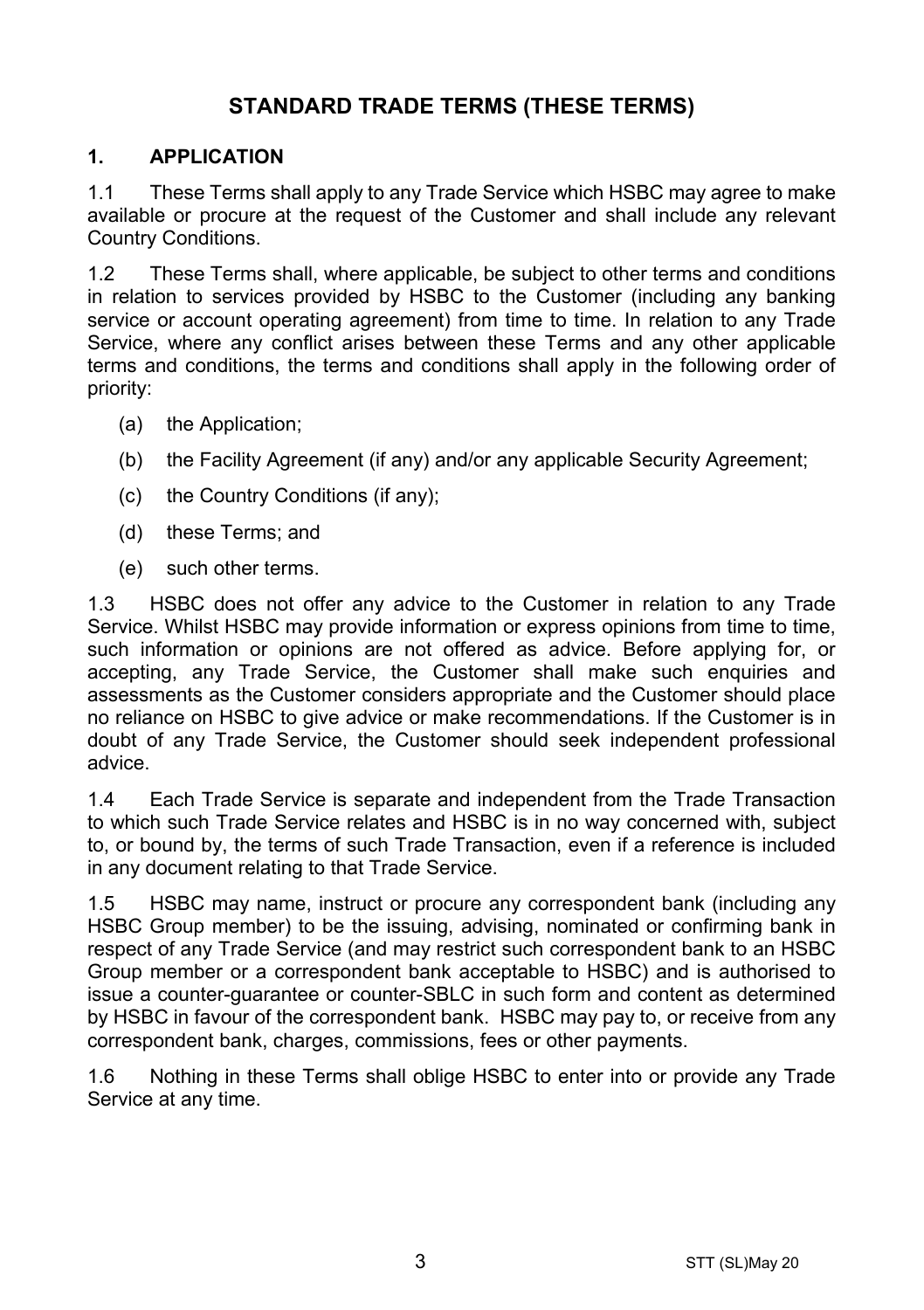# **SECTION 1 – TRADE SERVICES**

## **2. ICC RULES**

2.1 Unless the Customer otherwise requests (and HSBC agrees with such request):

(a) all Documentary Credits issued by HSBC will be issued subject to the Uniform Customs and Practice for Documentary Credits, 2007 Revision, ICC Publication No. 600 (UCP600) and, if required by HSBC, the Uniform Customs and Practice for Documentary Credits (UCP600) Supplement for Electronic Presentation (eUCP);

(b) all SBLCs issued by HSBC will be issued subject to the International Standby Practices 1998, ICC Publication No. 590 (ISP98);

(c) all bonds and guarantees issued by HSBC will be issued subject to the Uniform Rules for Demand Guarantees, ICC Publication No.758 (URDG 758); and

(d) all Collections will be undertaken subject to the Uniform Rules for Collections 1995, ICC Publication No. 522 (URC 522) and, if required by HSBC, the Uniform Rules for Collections (URC 522) Supplement for Electronic Presentation (eURC),

in each case, as may be revised from time to time (together the ICC Rules), and the rights and obligations of the Customer will be subject to the applicable ICC Rules in addition to these Terms.

2.2 If there is any conflict between any ICC Rule and these Terms, these Terms shall prevail.

#### **3. DOCUMENTARY CREDITS**

- 3.1 The terms in this Clause 3 apply to any Documentary Credits.
- 3.2 The Customer:

(a) undertakes to examine the customer copy of each Documentary Credit issued by HSBC in order to check its consistency with the relevant Application; and

(b) agrees to give immediate notice to HSBC of any objection to its contents.

#### **Imports**

3.3 HSBC is authorised to honour and pay any Claim made under a Documentary Credit which appears on its face to comply with its terms and/or any Documents drawn (or purporting to be drawn) and presented under such Documentary Credit in accordance with its terms, without reference to or further authority from the Customer or any other party, and without enquiring whether any Claim has been properly made, and notwithstanding that the validity of any such Claim, or the amount of it, may be in dispute. The Customer accepts any such Claim as conclusive evidence that HSBC was liable to honour and pay it, and any payment made, or any steps taken by HSBC in good faith under or in connection with it, shall be binding on the Customer.

3.4 The presentation of any Documents under a Documentary Credit shall be deemed to be in compliance with the terms of the Documentary Credit if HSBC determines that they appear to be in order and, taken as a whole, conform with the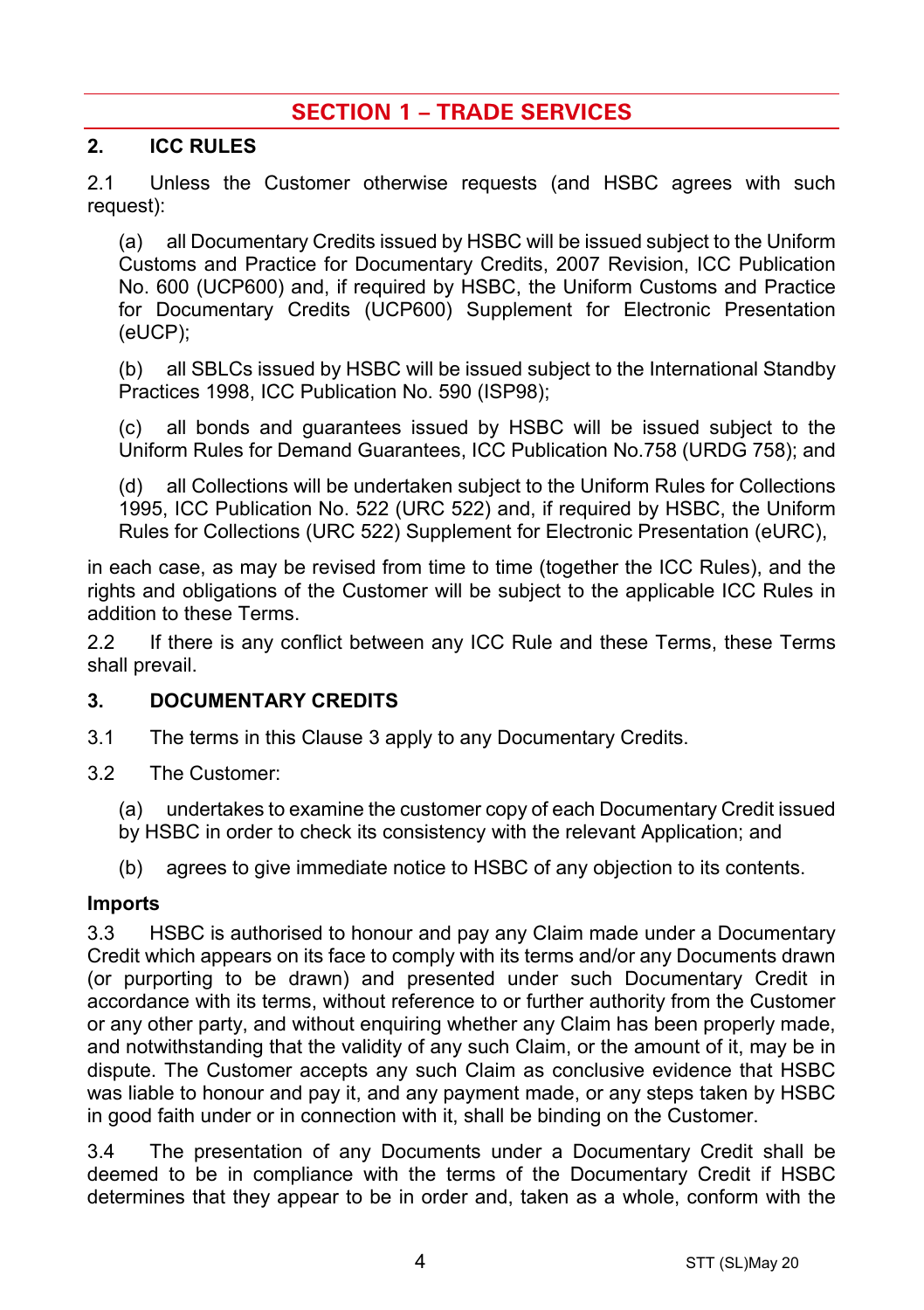requirements of the Documentary Credit. The Customer waives all claims against HSBC for any delay that may result in examining such Documents or any failure to identify any discrepancies that may exist.

3.5 Notwithstanding any contrary instruction from the Customer, HSBC may reject any Claim which HSBC determines does not comply with the terms of the relevant Documentary Credit. HSBC is not obliged to notify the Customer or to seek the Customer's waiver of any discrepancy before refusing the Claim. Where HSBC does seek a waiver in respect of any discrepancy, the taking of such action does not oblige HSBC to seek a waiver of any discrepancy at any other time.

3.6 If HSBC notifies the Customer of a discrepancy with respect to a Claim and the Customer requests HSBC and/or its correspondent bank or its agent to:

(a) effect payment under the Documentary Credit, notwithstanding the discrepancy; or

(b) countersign or issue any quarantee or indemnity covering the discrepancy,

the Customer confirms that its reimbursement obligations and the indemnity set out in Clause 9 (*REIMBURSEMENT AND INDEMNITY*) shall apply to such Claim and/or any such guarantee or indemnity.

3.7 HSBC may at any time amend or insert additional terms and conditions into a Documentary Credit as HSBC may consider appropriate, provided that any such amendment or additional terms and conditions shall not increase the Customer Liabilities in relation to such Documentary Credit. HSBC may, subject to the beneficiary's consent, cancel the whole or any unused balance of a Documentary Credit.

3.8 Notwithstanding any instruction in an Application, HSBC may restrict the availability of any Documentary Credit, or any advising or confirming, to its own offices or to any correspondent bank or agent of its choice and, in such case, HSBC may refuse to honour, or make payment for, any Document drawn or purporting to be drawn on any office, bank or other person other than such office, correspondent bank or agent.

3.9 If HSBC effects payment under a Documentary Credit prior to the maturity date of such Documentary Credit:

(a) (in the case where the Documentary Credit beneficiary bears interest) the Customer shall be liable to pay to HSBC the full amount of the Documentary Credit on the maturity date, even if HSBC only paid a discounted amount under the Documentary Credit; and

(b) (in the case where the Customer is required to bear interest under the Documentary Credit pursuant to any other agreement with HSBC) the Customer shall, on the maturity date of such Documentary Credit or such earlier date as may be demanded by HSBC, pay to HSBC the full amount of the Claim together with interest accruing on such Claim for the period from and including the date of HSBC's payment to and including the maturity date, such interest payable in accordance with Clause 15 (FEES, COMMISSION, INTEREST AND CHARGES).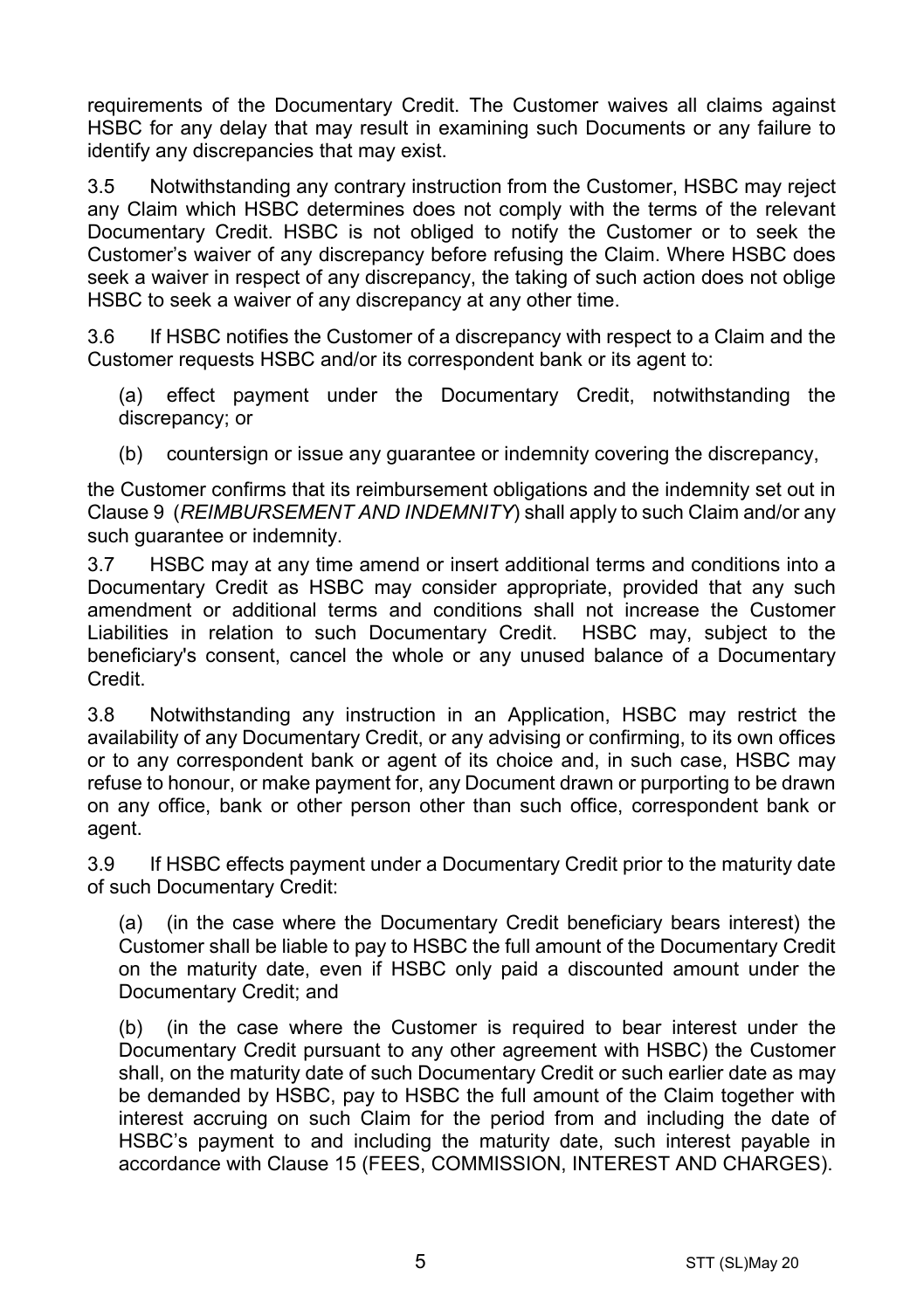3.10 If the terms of a Documentary Credit (whether expressly or impliedly) permits payment to be effected to the beneficiary prior to receipt of the Documents required to be delivered under such Documentary Credit, the Customer shall, on the maturity date of such Documentary Credit or such earlier date as may be demanded by HSBC, pay to HSBC the full amount of the Claim (whether or not the Documents subsequently delivered are compliant with the terms of the Documentary Credit) together with interest accruing on such Claim for the period from and including the date of HSBC's payment to and including the maturity date, such interest payable in accordance with Clause 15 (*FEES, COMMISSION, INTEREST AND CHARGES*).

3.11 If any Documentary Credit stipulates that certain specific Documents be forwarded by the beneficiary directly to the Customer at or prior to the time the beneficiary makes any Claim, all remaining Documents must be produced to HSBC in respect of any Claim under such Documentary Credit. If the Customer uses the Documents forwarded directly to it to obtain possession of the Goods, HSBC is authorised to accept all Documents presented under such Documentary Credit and pay or accept upon presentation and pay at maturity all Documents drawn in respect of the Goods, notwithstanding any discrepancy or any other matter or thing that might otherwise have relieved or affected the Customer's or HSBC's obligations. The Customer confirms that its reimbursement obligations and the indemnity set out in Clause 9 (*REIMBURSEMENT AND INDEMNITY*) shall apply to any amount paid by HSBC in respect of such Documentary Credit.

3.12 If any Documentary Credit stipulates that the Goods be insured under insurance policies/certificates containing "Institute Cargo Clauses" or other industry standard clauses, HSBC may accept insurance policies/certificates which contain "American Institute Cargo Clauses" or any other industry standard clauses that HSBC determines appropriate.

3.13 HSBC will not be bound at any time to release any Documents or Goods to the Customer unless the Customer has fully discharged its Customer Liabilities in respect of the Documentary Credit relating to such Documents or Goods.

3.14 If HSBC issues a Documentary Credit back-to-back (a **Back-to-Back Documentary Credit**) to another Documentary Credit (a **Master Documentary Credit**) the Customer:

(a) acknowledges that its Customer Liabilities in respect of the Back-to-Back Documentary Credit are not dependent or conditional on the performance of the Master Documentary Credit;

(b) unconditionally and irrevocably assigns or transfers absolutely to HSBC all of its payment rights in the Master Documentary Credit;

(c) shall not amend or accept any amendment to the Master Documentary Credit without the consent of HSBC or take any action which might result in HSBC not receiving the full amount under the Master Documentary Credit; and

(d) authorises HSBC to use the Documents presented under the Back-to-Back Documentary Credit to make a Claim under the Master Documentary Credit irrespective of any discrepancies or irregularities in the Documents presented.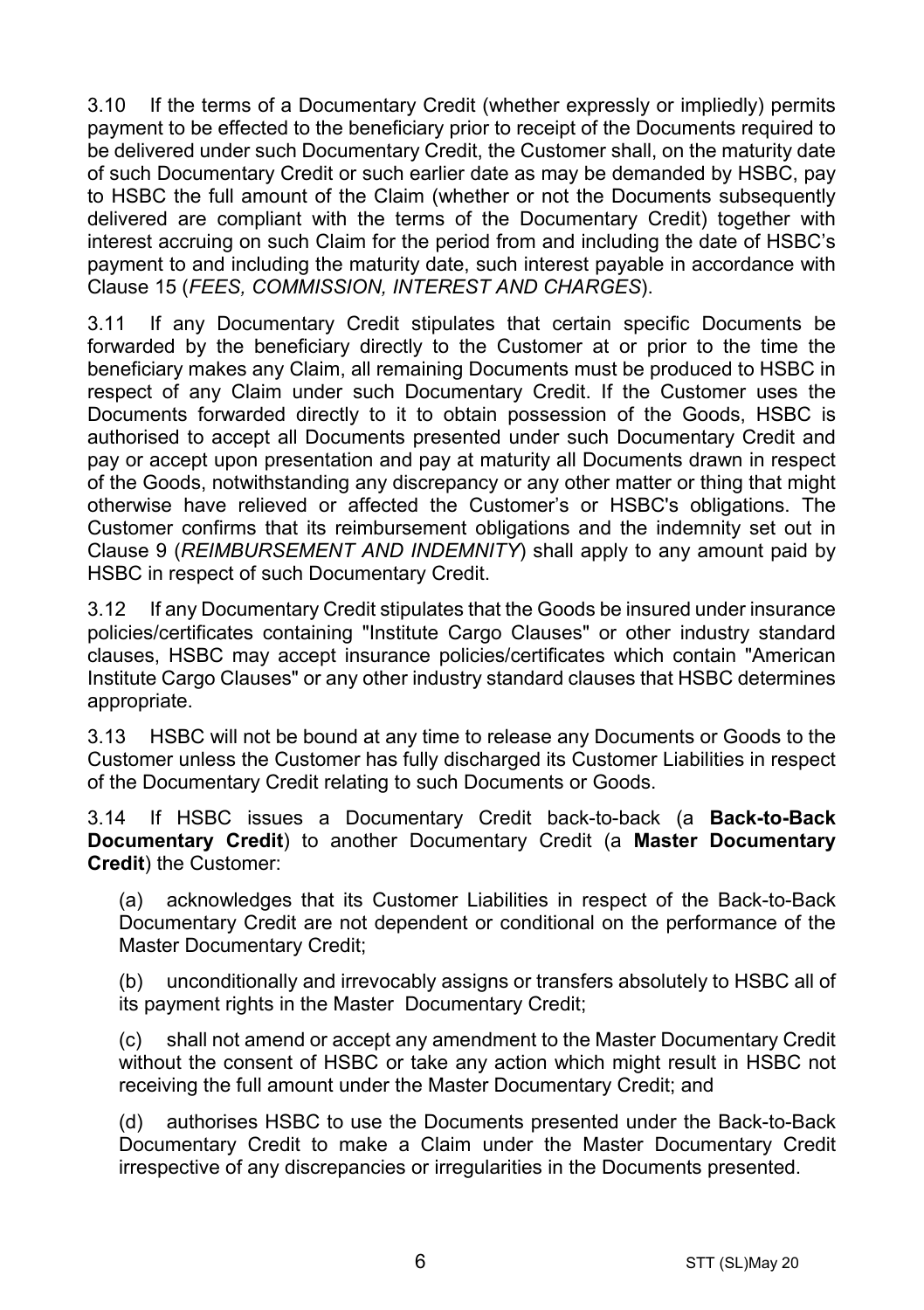3.15 HSBC is not obliged to notify the Customer of any incompatibility between the terms of a Back-to-Back Documentary Credit and the relevant Master Documentary Credit.

## **Exports**

3.16 If HSBC confirms a Documentary Credit or SBLC (whether on a disclosed or undisclosed basis) and payment in full or part is not received by HSBC from the relevant issuing bank, the Customer is only required to reimburse HSBC for amounts not received if the non-payment was due to a Recourse Event. Such reimbursement by the Customer is payable immediately upon HSBC's demand together with any interest payable in accordance with Clause 15 (*FEES, COMMISSION, INTEREST AND CHARGES*) and the Customer shall reimburse HSBC for any loss or damage suffered by HSBC as a result of the non-payment.

3.17 HSBC will not be bound by a confirmation (whether on a disclosed or undisclosed basis) and will not be obliged to negotiate a Documentary Credit or SBLC if it is amended without HSBC's consent, the Documents presented do not fully comply with the terms of the Documentary Credit or SBLC, the original Documentary Credit or SBLC is different from the copy of the Documentary Credit or SBLC upon which HSBC based its confirmation, the Customer does not comply with any of its obligations under this Clause 3, or if payment in full or part is not received by HSBC (or cannot be accepted by HSBC) from the relevant issuing bank as a result of a Recourse Event.

3.18 If HSBC confirms a Documentary Credit or SBLC on an undisclosed basis, the Customer shall not make a presentation in respect of the Documentary Credit or SBLC to any person other than HSBC and shall promptly provide to HSBC the original Documentary Credit or SBLC, any operative documents and any amendments issued by the relevant issuing bank.

3.19 If HSBC confirms a Documentary Credit or SBLC (whether on a disclosed or undisclosed basis), the Customer:

(a) unconditionally and irrevocably assigns or transfers absolutely to HSBC all of its payment rights in such Documentary Credit or SBLC; and

(b) shall not take any action which might result in HSBC not receiving the full amount under the Documentary Credit or SBLC.

## **4. INSTRUMENTS**

4.1 The terms in this Clause 4 apply to any SBLC, demand guarantee (including an avalisation, co-acceptance or acceptance of a Document), bond, counter-guarantee, counter-SBLC, or similar independent payment obligation (including any extension, renewal or amendment of the same)(each an **Instrument**) issued, confirmed or provided by HSBC.

4.2 The Customer:

(a) undertakes to examine the customer copy of each Instrument issued or entered into by HSBC in order to check its consistency with the relevant Application; and

(b) agrees to give immediate notice to HSBC of any objection to its contents.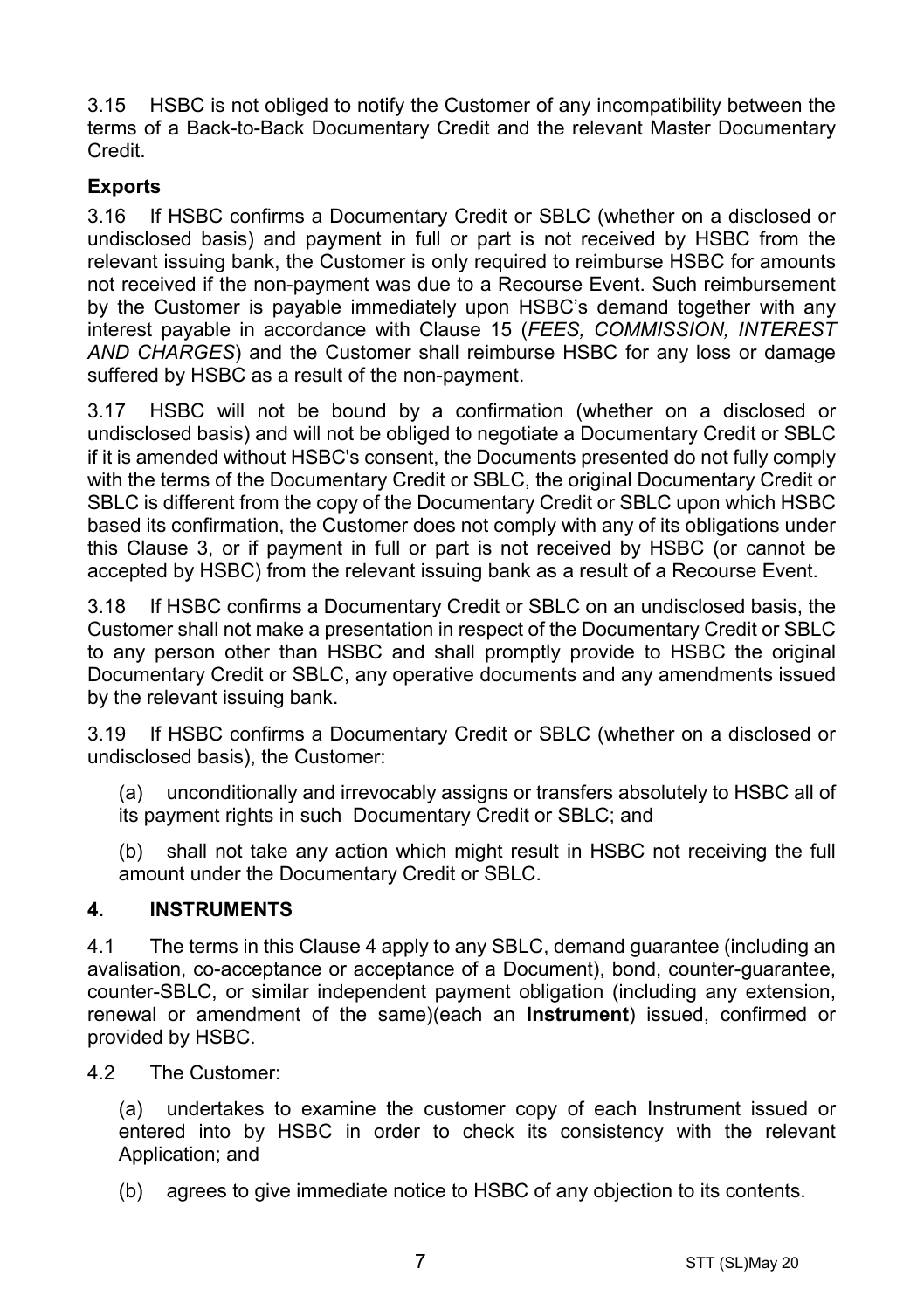4.3 HSBC is authorised to accept, pay or honour any Claim made under any Instrument which appears on its face to comply with its terms, without reference to or further authority from the Customer or any other party, and without enquiring whether any such Claim on HSBC has been properly made, notwithstanding that the validity of any such Claim, or the amount of it, may be in dispute. The Customer accepts any such Claim as conclusive evidence that HSBC was liable to pay or comply with it, and any payment made, or any steps taken by HSBC in good faith under or in connection with it, shall be binding upon the Customer.

4.4 The presentation of any documents under an Instrument shall be deemed to be in compliance with the terms of the Instrument if HSBC determines that they appear on their face to be in order and, taken as a whole, conform with the requirements of the Instrument. The Customer waives all claims against HSBC for any delay that may result in examining such documents or any failure to identify any discrepancies that may exist.

4.5 Notwithstanding any contrary instruction from the Customer, HSBC is entitled to reject any Claim which HSBC determines does not comply with the terms of the relevant Instrument. HSBC is not obliged to notify the Customer or to seek the Customer's waiver of any discrepancy before refusing the Claim. Where HSBC does seek a waiver in respect of any discrepancy, the taking of such action does not oblige HSBC to seek a waiver of discrepancy at any other time.

4.6 If HSBC notifies the Customer of a discrepancy with respect to a Claim and the Customer requests HSBC and/or its correspondent bank or its agent to:

- (a) effect payment under the Instrument, notwithstanding the discrepancy; or
- (b) countersign or issue any guarantee or indemnity covering the discrepancy,

the Customer confirms that its reimbursement obligations and the indemnity set out in Clause 9 (*REIMBURSEMENT AND INDEMNITY*) shall apply to such Claim and/or any such quarantee or indemnity.

4.7 HSBC may at any time amend or insert additional terms and conditions into an Instrument as HSBC may consider appropriate, provided that any such amendment or additional terms and conditions shall not increase the Customer Liabilities in relation to such Instrument. HSBC may, subject to the beneficiary's consent, cancel the whole or any unused balance of an Instrument.

4.8 Notwithstanding any instruction in an Application, HSBC may restrict the availability of any SBLC, or any advising or confirming, to its own offices or to any correspondent bank or agent of its choice and, in such case, HSBC may refuse to honour, or make payment for, any Document drawn or purporting to be drawn on any office, bank or other person other than such office, correspondent bank or agent.

4.9 If the terms of an SBLC (whether expressly or impliedly) permits payment to be effected to the beneficiary prior to receipt of the documents required to be delivered under such SBLC, the Customer shall, on the maturity date of such SBLC or such earlier date as may be demanded by HSBC, pay to HSBC the full amount of the Claim (whether or not the documents subsequently delivered are compliant with the terms of the SBLC) together with interest accruing on such Claim for the period from and including the date of HSBC's payment to and including the maturity date, such interest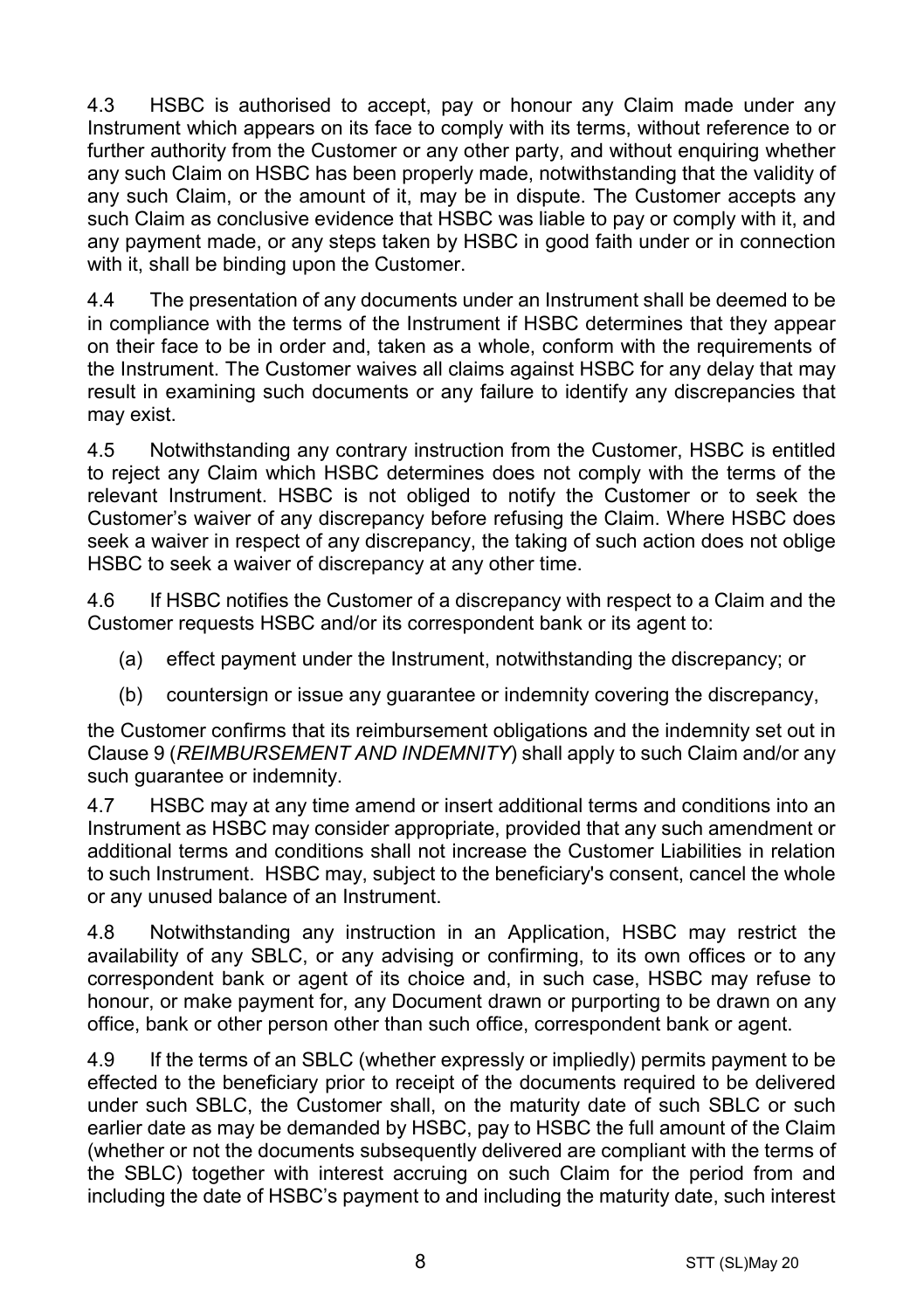payable in accordance with Clause 15 (*FEES, COMMISSION, INTEREST AND CHARGES*).

4.10 Notwithstanding the foregoing, if the Customer has requested HSBC to issue or arrange for the issuance of an Instrument by a correspondent bank for which a counter-guarantee or counter-SBLC must be issued by HSBC, HSBC may include such terms in the counter-guarantee or counter-SBLC that HSBC considers are required to support the issuance of such Instrument. Without limitation, the validity period and Claim period (if applicable) of the counter-guarantee or counter-SBLC shall be longer than the validity period and Claim period (if applicable) of the Instrument and other terms may be added to reflect the laws under which the Instrument is governed.

4.11 If any Instrument contemplates renewal or extension and the Customer does not advise HSBC at least 5 Business Days prior to the time required for HSBC to provide notice of cancellation as required by the Instrument, HSBC may renew or extend for an additional year or such other term as HSBC may so select. HSBC shall however be under no obligation to issue, extend or renew any Instrument and may at any time:

(a) cancel or revoke any Instrument without prior notice to or authorisation from the Customer if such Instrument or the beneficiary of such Instrument permits cancellation or revocation; or

(b) pay any Instrument without prior notice to or authorisation from the Customer if the Instrument or any relevant law permits or requires payment to be made if such Instrument is cancelled, withdrawn, not extended or not renewed.

4.12 Any cancellation, payment or revocation by HSBC of any Instrument at any time shall be without prejudice to the rights and obligations of HSBC and the Customer under these Terms.

4.13 Unless an Instrument expressly provides that the original Instrument must be presented to HSBC to support a Claim, HSBC may pay and/or comply with any Claim, whether or not the original of the Instrument is presented to HSBC.

4.14 Notwithstanding that the Customer may claim that an Instrument has been reduced, cancelled or terminated, HSBC may determine that, due to the governing law of the Instrument, it is has not been reduced, cancelled or terminated, or HSBC may determine that it is necessary to obtain or require the relevant beneficiary's confirmation of the reduction, release or discharge of HSBC's and/or any correspondent bank's liabilities under such Instrument. Subject to such determination, or until such confirmation is received by HSBC, such Instrument shall not be treated or deemed as reduced, cancelled or terminated.

## **5. COLLECTIONS**

5.1 The terms in this Clause 5 apply to any Collection transaction.

5.2 If HSBC is requested by the Customer to handle a Collection as the remitting bank, HSBC shall be under no obligation to make any payment to the Customer in respect of the Collection until HSBC has received full payment from the collecting or presenting bank.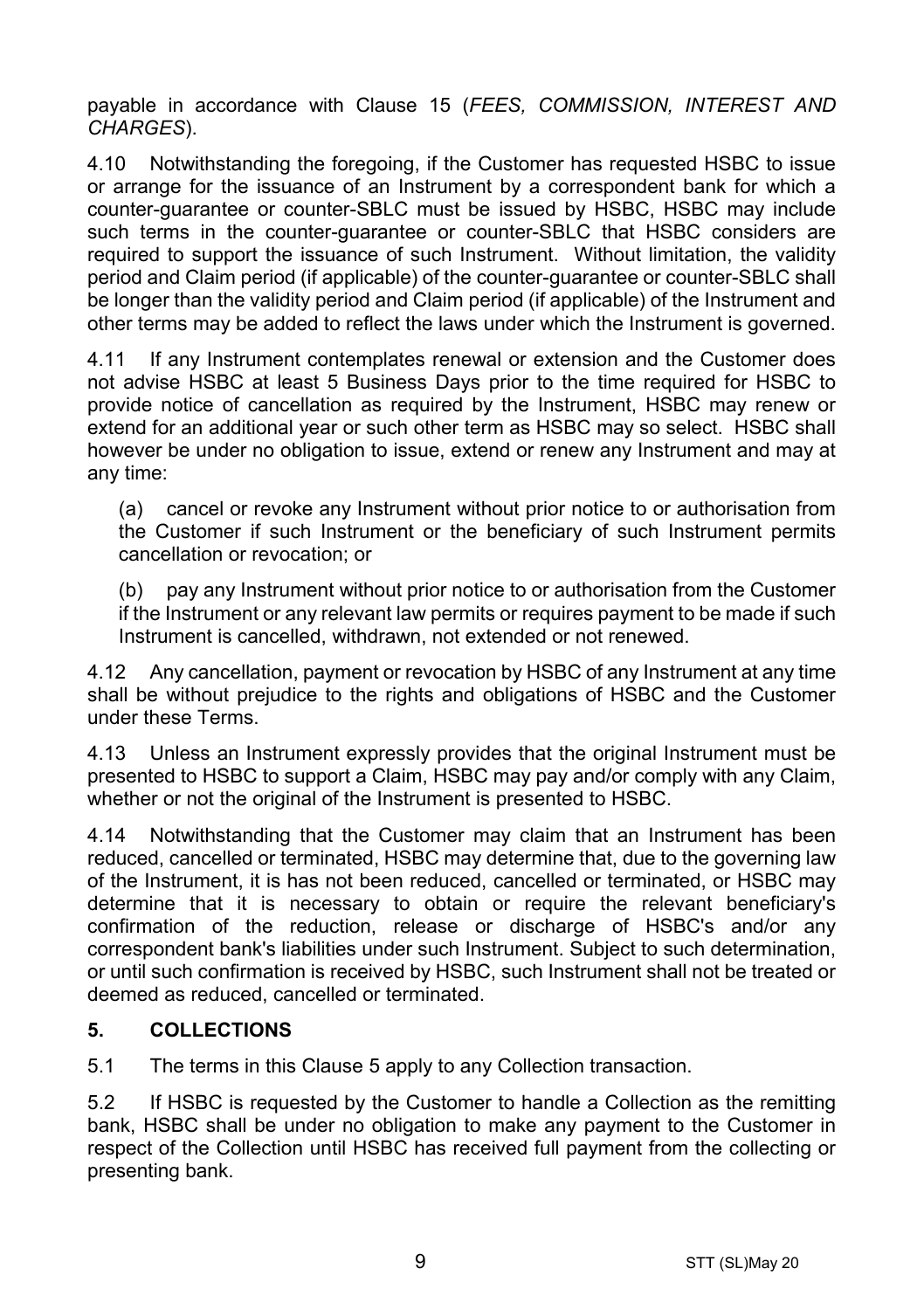5.3 HSBC is not obliged to check the Documents before sending them to the collecting or presenting bank.

5.4 HSBC is not obliged to check the Documents that it receives from a remitting bank.

#### **6. FINANCE**

6.1 The terms in this Clause 6 apply where HSBC Finances any Document or Documentary Credit.

6.2 Upon HSBC Financing a Document or Documentary Credit, the Customer unconditionally and irrevocably:

(a) transfers ownership of the Document or Documentary Credit to HSBC and undertakes to endorse the relevant Document in favour of HSBC (if not already endorsed in favour of HSBC as a condition to such Finance) and deliver the original endorsed Document to HSBC;

(b) assigns or transfers absolutely to HSBC all of its rights to receive the proceeds of such Documentary Credit or Document; and

(c) assigns or transfers absolutely to HSBC all of its rights, title and interest in the associated underlying receivable (and related rights and proceeds) (if any) arising from the underlying Trade Transaction,

and where the amount of the Finance was calculated by applying an advance rate to the face value of the Document or Documentary Credit, upon receipt by HSBC of any proceeds of that Document or Documentary Credit in excess of the amount of the Finance, HSBC shall pay those proceeds to the Customer (after deducting any outstanding Customer Liabilities).

6.3 If HSBC has Financed a Document or Documentary Credit and payment in full or part is not received by HSBC for any reason (or cannot, for any reason whatsoever, be accepted by HSBC) from the relevant issuing bank, confirming bank, collecting bank, presenting bank, drawee or obligor (as applicable), then unless otherwise agreed in writing by HSBC:

- (a) such Trade Service is provided with full recourse against the Customer; and
- (b) the Customer is required to reimburse HSBC for amounts not received.

Such reimbursement is payable immediately upon HSBC's demand together with any interest payable in accordance with Clause 15 (*FEES, COMMISSION, INTEREST AND CHARGES*) and the Customer shall reimburse HSBC for any loss or damage suffered by HSBC as a result of the non-payment.

6.4 If HSBC has agreed to Finance a Document or Documentary Credit on a nonrecourse basis and payment in full or part is not received by HSBC (or cannot be accepted by HSBC) from the relevant issuing bank, confirming bank, collecting bank, presenting bank, drawee or obligor (as applicable), the Customer is only required to reimburse HSBC for amounts not received if the non-payment was due to a Recourse Event. Such reimbursement is payable immediately upon HSBC's demand together with any interest payable in accordance with Clause 15 (*FEES, COMMISSION,*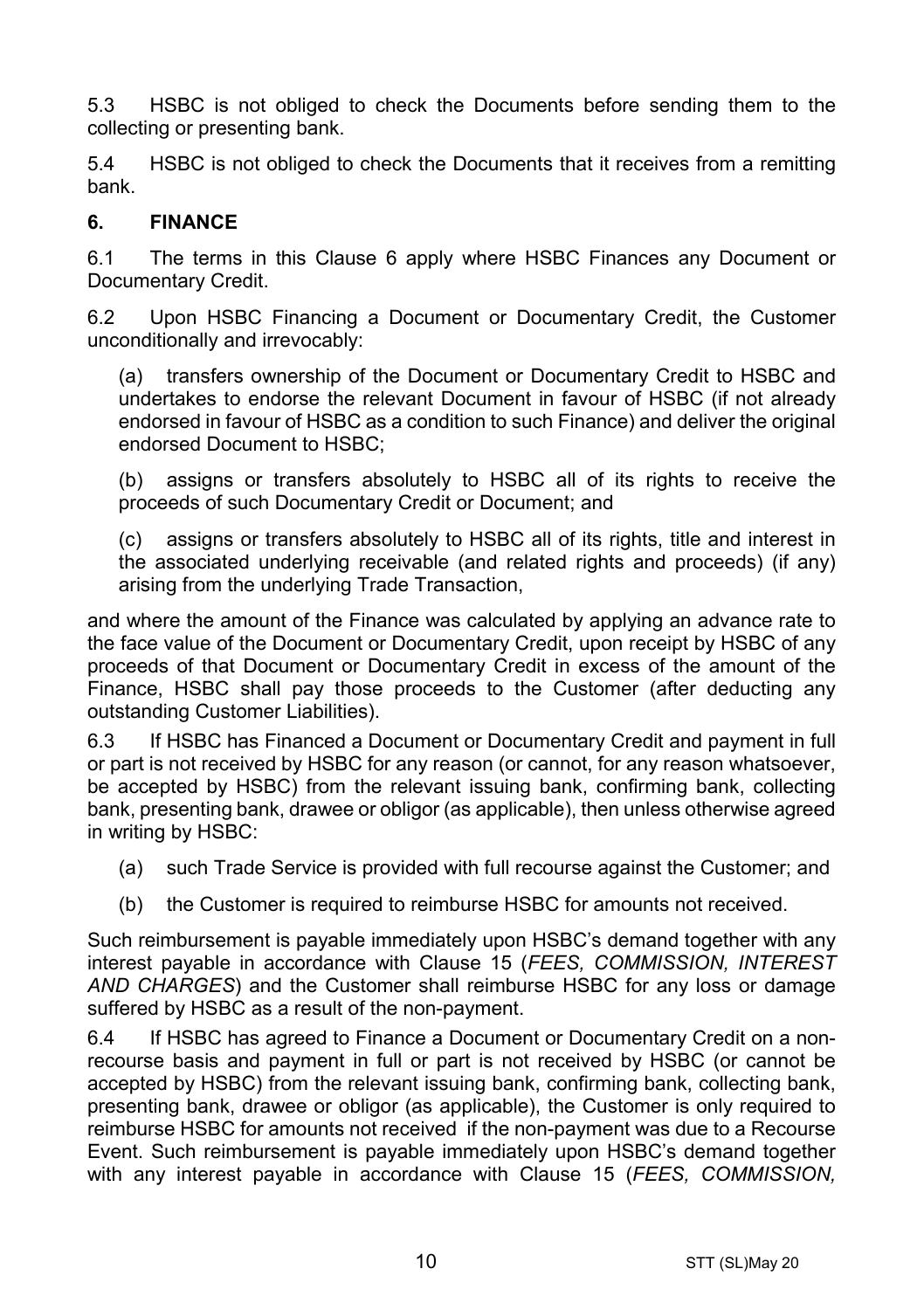*INTEREST AND CHARGES*) and the Customer shall reimburse HSBC for any loss or damage suffered by HSBC as a result of the non-payment.

6.5 Where HSBC has Financed a Document or Documentary Credit, HSBC may at its discretion:

(a) take conditional acceptances and/or acceptances for honour and/or to extend the due date for payment in relation to any such Document or Documentary Credit;

(b) accept payment from any drawee or acceptor before maturity under rebate or discount;

(c) accept part payment before maturity and deliver a proportionate part of the Goods to any drawee or acceptor of such Document or Documentary Credit or the consignee of the related Goods;

(d) at the request of any drawee, delay presentation of such Document or Documentary Credit for payment or acceptance without affecting the liability of the Customer to HSBC in respect of such Document or Documentary Credit;

(e) give an indemnity against any loss arising from any discrepancies in order to obtain acceptance or payment of a Document and the Customer confirms that its reimbursement obligations and the indemnity set out in Clause 9 (*REIMBURSEMENT AND INDEMNITY*) shall apply to any such indemnity; and

(f) institute proceedings and take steps for the recovery from the acceptors or endorsers of any such Document or Documentary Credit of any amount due in respect of such Document or Documentary Credit, despite HSBC having debited the bank account of the Customer with the amount of such Document or Documentary Credit.

## **7. TRADE FINANCE LOANS**

7.1 The terms in this Clause 7 apply to any Trade Finance Loans which HSBC may provide to the Customer from time to time.

7.2 Subject to the terms of any applicable Facility Agreement which may apply, any Trade Finance Loan which HSBC provides to the Customer shall be on an uncommitted basis and HSBC may terminate or cancel such Trade Finance Loan at any time without providing reasons to the Customer.

7.3 Interest shall accrue on the Trade Finance Loan and shall be payable in accordance with Clause 15 (*FEES, COMMISSION, INTEREST AND CHARGES*).

7.4 The Customer shall repay each Trade Finance Loan together with accrued interest and any outstanding fees, commissions, charges and expenses incurred by HSBC on demand unless HSBC agrees otherwise in writing. In any event the Customer shall repay a Trade Finance Loan no later than:

(a) its maturity date;

(b) if it is for financing goods or services, the date on which the Customer receives the proceeds of sale of those goods or services (in full or part); and/or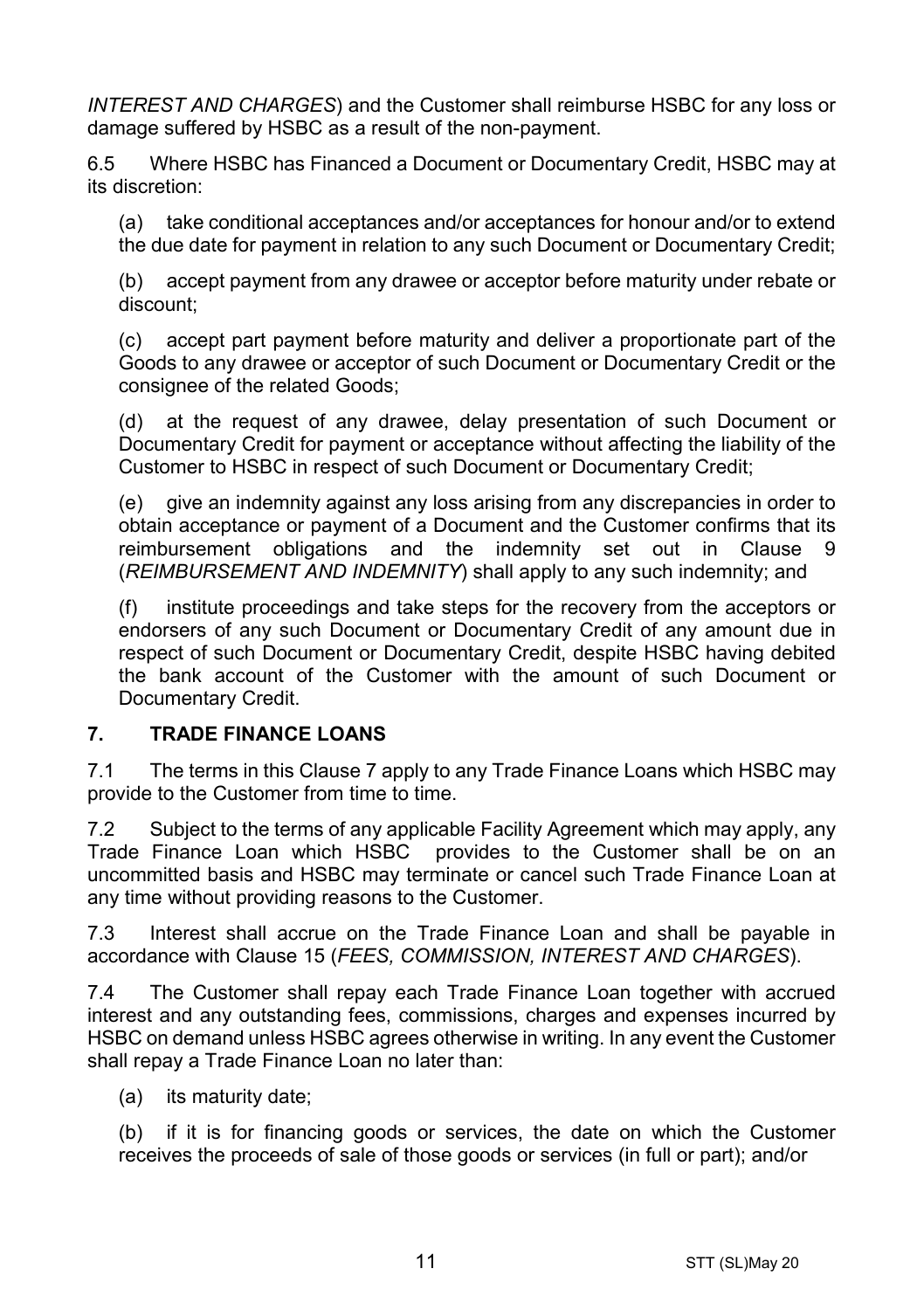(c) if it is for the financing of a debt owed to the Customer, the date on which the Customer receives payment of the debt (in full or part),

and, upon the request of HSBC, the Customer will arrange for all monies payable to the Customer under or in connection with the relevant Trade Transaction to be paid directly to a bank account as specified by HSBC to be used towards the repayment of that Trade Finance Loan and any other outstanding Customer Liabilities.

7.5 If a Trade Finance Loan is due for repayment on a day when the Customer is entitled to make a drawing under another Trade Finance Loan, HSBC may require:

(a) the amount of the Trade Finance Loan that is to be repaid to be deducted from the amount of the drawing to be made; and

(b) only the difference in amounts (if any) to be paid to the Customer.

7.6 Where the Customer requests a Trade Finance Loan and it is to be backed by a Documentary Credit or a confirmed purchase order, pro-forma invoice or such other supporting document specified in the Application, the Customer shall, at or before the time when the Customer submits the Application for that Trade Finance Loan, lodge with HSBC the original Documentary Credit (including all amendments (if any)) or a copy of the confirmed purchase order, pro-forma invoice or other such supporting document referred to in the Application (as applicable), in each case in the format required by HSBC (the **Supporting Document**).

7.7 Where HSBC provides to the Customer a Trade Finance Loan backed by a Supporting Document, the Customer shall:

(a) only use the proceeds of that Trade Finance Loan for the purpose of purchasing, producing, processing, manufacturing, storing, insuring and/or preparing for the sale or shipment of the Goods referred to in the Supporting Document;

(b) not accept any amendment to or cancellation of the Supporting Document without HSBC's prior written consent;

(c) promptly notify HSBC if the value of the relevant Goods or the proceeds due under the Supporting Document at any time falls below the amount of the Trade Finance Loan;

(d) promptly notify HSBC if the relevant Goods are not shipped in accordance with the terms of the Supporting Document;

(e) where the Supporting Document is a Documentary Credit, present all Documents to HSBC in strict compliance with the terms and conditions of the Documentary Credit before the expiry of the time limit(s) prescribed in the Documentary Credit; and

(f) where the Supporting Document is not a Documentary Credit, promptly following shipment of the relevant Goods, provide HSBC with the invoice and other documents evidencing that the relevant Goods have been supplied to the relevant buyer in accordance with the terms and conditions of the relevant sales contract.

7.8 Where HSBC provides to the Customer a Trade Finance Loan backed by a Documentary Credit and HSBC presents the required Documents to the issuing bank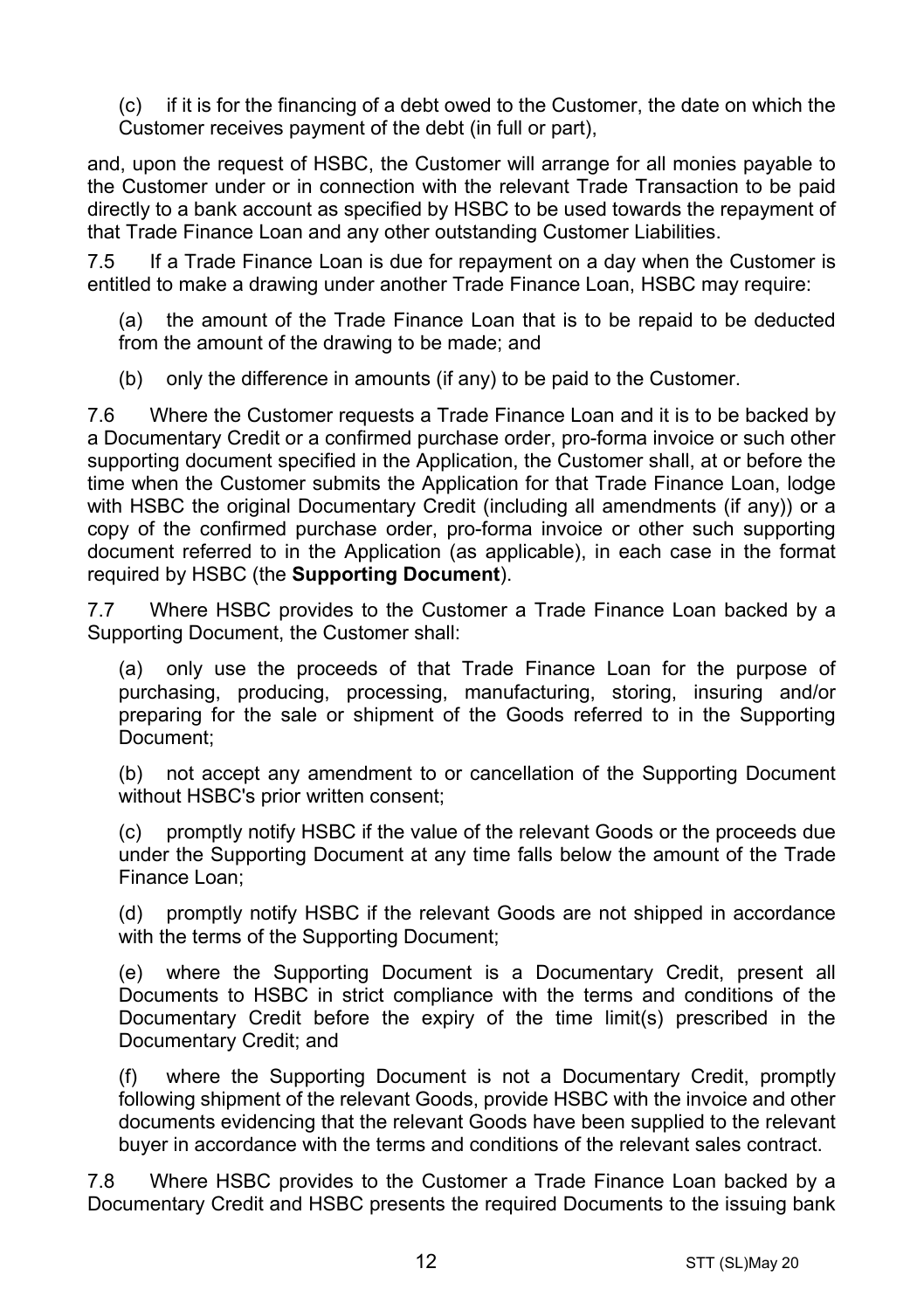for payment or approval and/or HSBC Finances that Documentary Credit or any Document presented under that Documentary Credit, HSBC is authorised to apply the proceeds of the Documentary Credit or the amount of the Finance towards the repayment of that Trade Finance Loan and any other outstanding Customer Liabilities (including accrued interest).

#### **8. APPLICATIONS FOR RELEASE OF GOODS, SHIPPING GUARANTEES AND LETTERS OF INDEMNITY**

8.1 The terms in this Clause 8 apply to any Application for the release of Goods, shipping guarantee or letter of indemnity.

8.2 If the Customer requests HSBC to sign or countersign any letter of indemnity or shipping guarantee or (as the case may be) sign, endorse or release any air waybill, bill of lading, parcel post receipt or delivery order (collectively, the **Transport Documents**) to facilitate the release of Goods:

(a) HSBC is authorised (but not obliged):

(i) to honour any Claim (including the acceptance of any Document presented) made under any Documentary Credit, Collection or Document relating to any released Goods and to pay the invoiced amount of the Goods or the value of the Goods (whichever is higher) without examining any of the presented Documents and whether or not aware of any discrepancies; and

(ii) to utilise any Transport Documents in HSBC's possession for the redemption of any letter of indemnity or shipping guarantee; and

(b) the Customer shall promptly accept any Document presented for the payment of the relevant Goods (whether discrepant or not) and shall indemnify HSBC and each other Indemnified Party in accordance with Clause 9.2 (*REIMBURSEMENT AND INDEMNITY*).

8.3 Goods and/or Documents are released to the Customer for the purpose of taking delivery of and selling the Goods.

8.4 HSBC may compromise, settle, pay or resist any Claim arising from or in connection with the issuance of any letter of indemnity or shipping guarantee or HSBC signing, endorsing or releasing any Transport Document in such manner as HSBC determines appropriate, without releasing the Customer's obligation and liability to reimburse and indemnify HSBC hereunder.

8.5 The Customer shall redeem and deliver each letter of indemnity or shipping guarantee (if any) to HSBC for cancellation immediately upon receipt of the relevant original Transport Documents.

8.6 The Customer agrees that its Customer Liabilities in respect of a letter of indemnity or shipping guarantee shall continue and shall not be reduced until such letter of indemnity or shipping guarantee has been returned to HSBC and HSBC has been released from all its liabilities under such letter of indemnity or shipping guarantee.

**SECTION 2 – REIMBURSEMENT, INDEMNITY AND OTHER RIGHTS**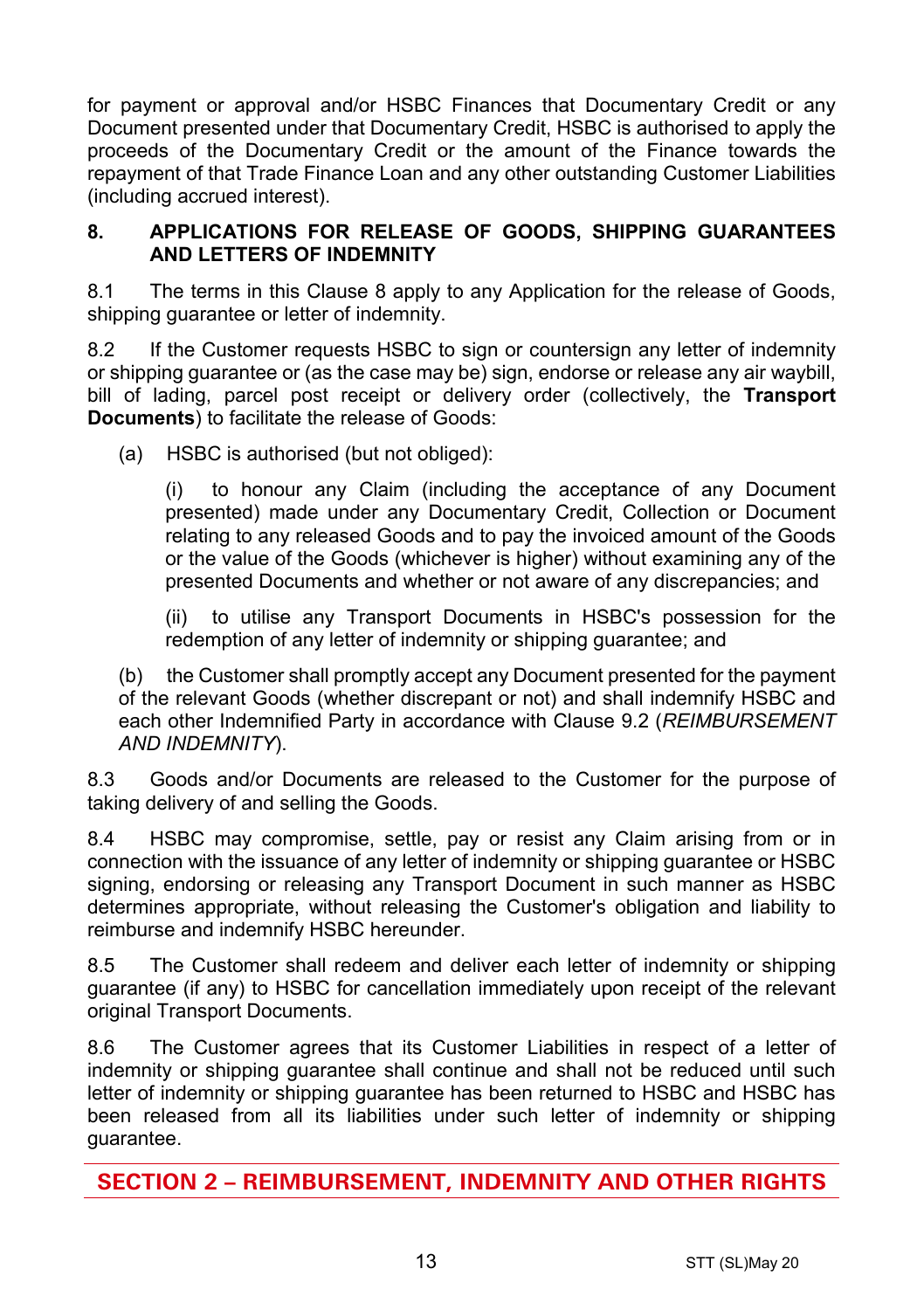# **9. REIMBURSEMENT AND INDEMNITY**

9.1 The Customer shall upon demand reimburse or pay to HSBC all sums paid (in whatever manner) or due to be paid by HSBC to any person in respect of any Trade Service and shall upon demand pay to HSBC all sums owing at any time by the Customer to HSBC including any principal, interest, commissions, fees, Increased Costs, taxes, customs duties and charges in respect of such Trade Services and any costs and expenses incurred by HSBC in connection with providing such Trade Services.

9.2 The Customer shall indemnify HSBC, each HSBC Group member, and their officers, employees and delegates (each, an **Indemnified Party**) on demand against all direct, indirect and consequential liabilities and losses, payments, damages, demands, claims, expenses and costs (including legal fees and fees, claims, demands and liabilities from a beneficiary or any other person on a full indemnity basis), proceedings, actions and other consequences (collectively, the **Losses**) which any Indemnified Party may suffer, sustain or incur under or in connection with any Trade Service and the enforcement of its rights under these Terms (except where any such Loss is caused by the Indemnified Party's fraud, gross negligence or wilful misconduct). The Customer shall on demand pay to the Indemnified Party the full amount of the Losses.

9.3 The Customer shall, upon request by any Indemnified Party, forthwith appear and defend at the Customer's own cost and expense any action which may be brought against such Indemnified Party in connection with any Trade Service and to provide such assistance as such Indemnified Party may reasonably require.

9.4 HSBC may, at any time and without notice, debit from any bank account which the Customer holds with any HSBC Group member, or deduct from any proceeds held or received by HSBC which are due to the Customer, any Customer Liabilities outstanding at that time (even if such debit or deduction would cause the relevant bank account to become overdrawn).

9.5 The indemnities contained in these Terms shall not be in any way discharged or diminished, nor shall the liability of the Customer be affected by reason of HSBC or any person from time to time, varying, realising or releasing any of the same, or granting any time, indulgence or concession or compounding with any person, or concurring in accepting or varying any compromise, arrangement or settlement, or omitting to claim or enforce payment, or determining, varying, reducing or extending the terms of any Trade Service, or by anything done or omitted which, but for this provision, might operate to discharge or otherwise exonerate the Customer.

## **10. CASH COLLATERAL**

10.1 The Customer shall upon demand pay to such bank account as HSBC may direct cash cover in an amount sufficient to cover the Customer Liabilities or such lesser amount if agreed by HSBC (such amount paid, being **Cash Collateral**).

10.2 If required by HSBC, the Customer will grant to HSBC, in form and substance satisfactory to HSBC, a security interest which is customary in the Governing Jurisdiction in respect of the bank account and such Cash Collateral, and the Customer shall undertake any filing, registration, recording or enrolment of such security interest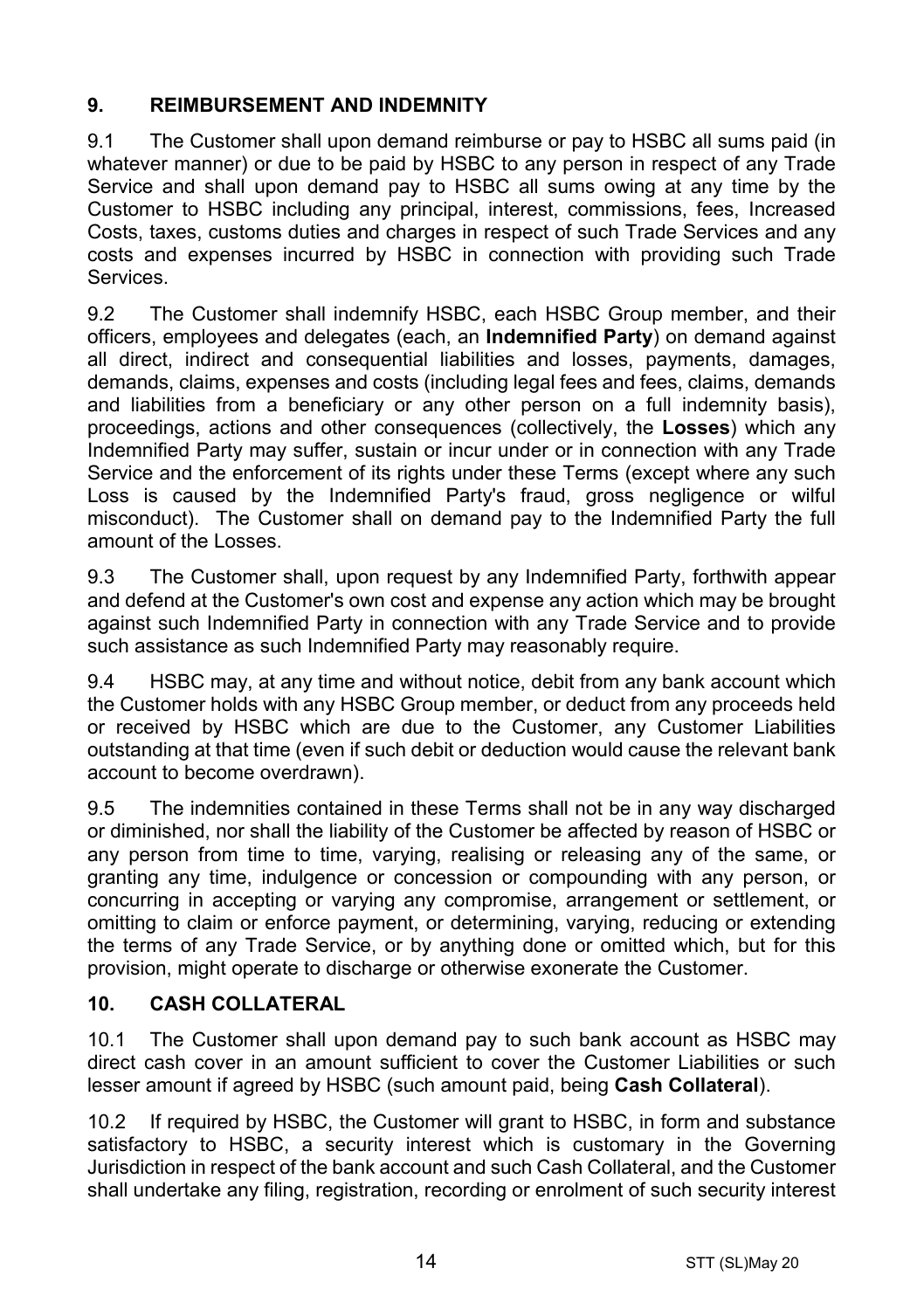for it to be perfected and enforceable against the Customer and shall pay any related fees.

10.3 HSBC may, at any time without notice or demand, apply (whether by way of set-off, transfer or otherwise) any or all Cash Collateral towards the payment of any Claim, the repayment of any Trade Finance Loan and/or the satisfaction of any or all other Customer Liabilities.

10.4 Unless HSBC otherwise agrees:

(a) Cash Collateral shall not constitute a debt owed by HSBC to the Customer or any other person and shall not be repayable or refundable (in whole or in part) by HSBC to the Customer or any other person, in each case, until and unless HSBC is satisfied that all the Customer Liabilities have been unconditionally and irrevocably paid and discharged in full; and

(b) no interest shall accrue on Cash Collateral.

10.5 The Customer shall not create or permit to subsist any mortgage, charge, pledge, lien or other security interest or encumbrance over the Cash Collateral, or any bank account in which such Cash Collateral is held (except for any security in favour of HSBC) or assign, transfer or otherwise deal with the same.

## **11. PLEDGE**

11.1 The Customer will pay to HSBC on demand all Customer Liabilities.

11.2 The Customer hereby, to the extent permissible, pledges to HSBC as a continuing security for the Customer Liabilities all Documents and Goods which are at any time in actual or constructive possession or control of HSBC or held on trust for, or to the order of, HSBC whether for custody, collection, security, the making of a Claim or any other reason and whether or not in the ordinary course of banking business and whether in the Governing Jurisdiction or elsewhere.

11.3 To the extent required by HSBC, the Customer shall do all acts (including entering into such further documents) to create, evidence and give the full effect of a pledge over the Documents and Goods as security for the Customer Liabilities.

11.4 If, in the Governing Jurisdiction a pledge (or its equivalent) is required to be registered, filed or otherwise publicly recorded for it to be enforceable, upon request of HSBC the Customer shall take all reasonable action to so register, file and/or record such pledge (including making payment of any related fees).

11.5 Any restriction on the right of consolidating securities shall not apply to the pledge under this Clause 11.

11.6 The risk in any Documents and Goods pledged shall remain with the Customer and neither HSBC nor any other HSBC Group member shall be responsible for any loss or damage or depreciation in value of any Documents or Goods held by HSBC as security.

11.7 If:

(a) the Customer fails to pay any Customer Liabilities when due or demanded;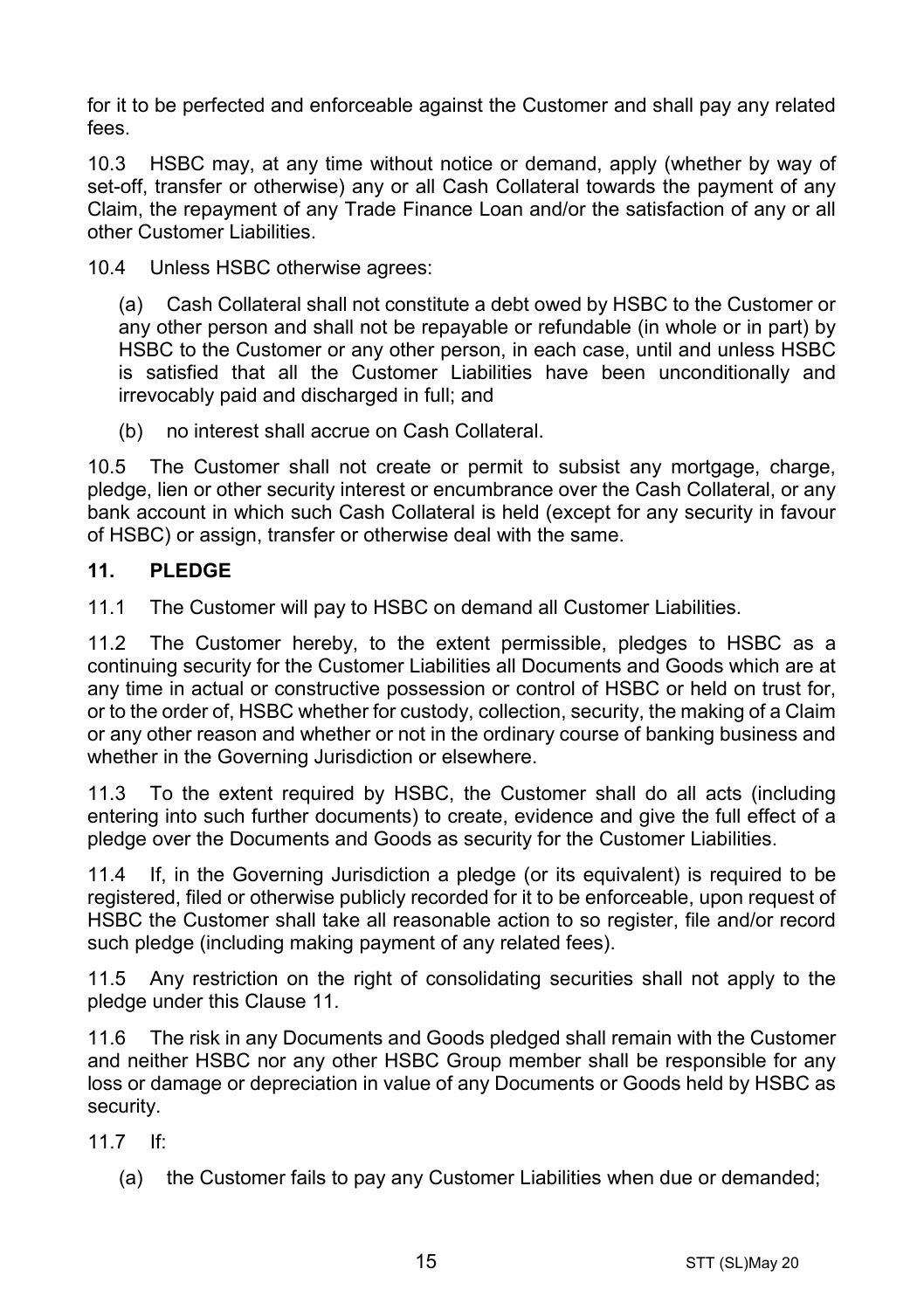(b) the Customer does not comply with any other provision of these Terms;

(c) any representation made by the Customer under these Terms is or proves to have been incorrect when made or deemed to have been made;

(d) the Customer is unable or admits inability to pay its debts as they fall due or the Customer is or is deemed to be insolvent or bankrupt under the laws of its jurisdiction of establishment and/or incorporation (as applicable); or

(e) the Customer enters into or becomes subject to a reorganisation, a composition or other arrangement with one or more creditors, a winding-up, or any other form of bankruptcy or insolvency process or proceeding,

HSBC may enforce its pledge and may, without demand, notice, legal process or any other action with respect to the Customer or any other person, realise, sell, negotiate or otherwise dispose of all or some of the Documents and the Goods at any time and in any way which it deems expedient free from any restrictions and claims and HSBC shall not be liable for any loss arising out of such realisation, sale, negotiation or disposal.

11.8 All monies received, recovered or otherwise realised by HSBC following the enforcement of the pledge may be credited to a separate interest-bearing suspense account for so long as HSBC determines in order to preserve HSBC's rights towards discharge of the whole of the Customer Liabilities.

## **12. TRUST RECEIPTS**

12.1 Whilst any Customer Liabilities remain outstanding in respect of any Trade Service provided in relation to any Documents or Goods, if any such Documents or Goods are held by or released to the Customer or to its order, the Customer:

(a) will hold such Documents and Goods (and the proceeds of sale and/or any insurance) on trust for HSBC (or, if a trust is not recognised and enforceable, hold to the order of HSBC) exclusively for the purpose agreed between HSBC and the Customer from time to time in respect of the Trade Service being provided;

(b) will keep such sale and/or insurance proceeds, and store such Goods, separate from any other property of the Customer and capable of being identified;

(c) confirms that such Documents and Goods will continue to be subject to the pledge in Clause 11 (*PLEDGE*) but at the risk of the Customer;

(d) will, at the request of HSBC, execute and deliver to HSBC trust receipts in form and substance satisfactory to HSBC together with any other documentation HSBC may require;

(e) will comply promptly and fully with any instructions or request which HSBC may give to the Customer in relation to such Documents and Goods;

(f) will, upon receipt, promptly pay to HSBC the proceeds of sale and/or insurance of the Goods; and

(g) acknowledges that HSBC may at any time take possession and dispose of the Goods, Documents and/or sale and/or insurance proceeds of the Goods.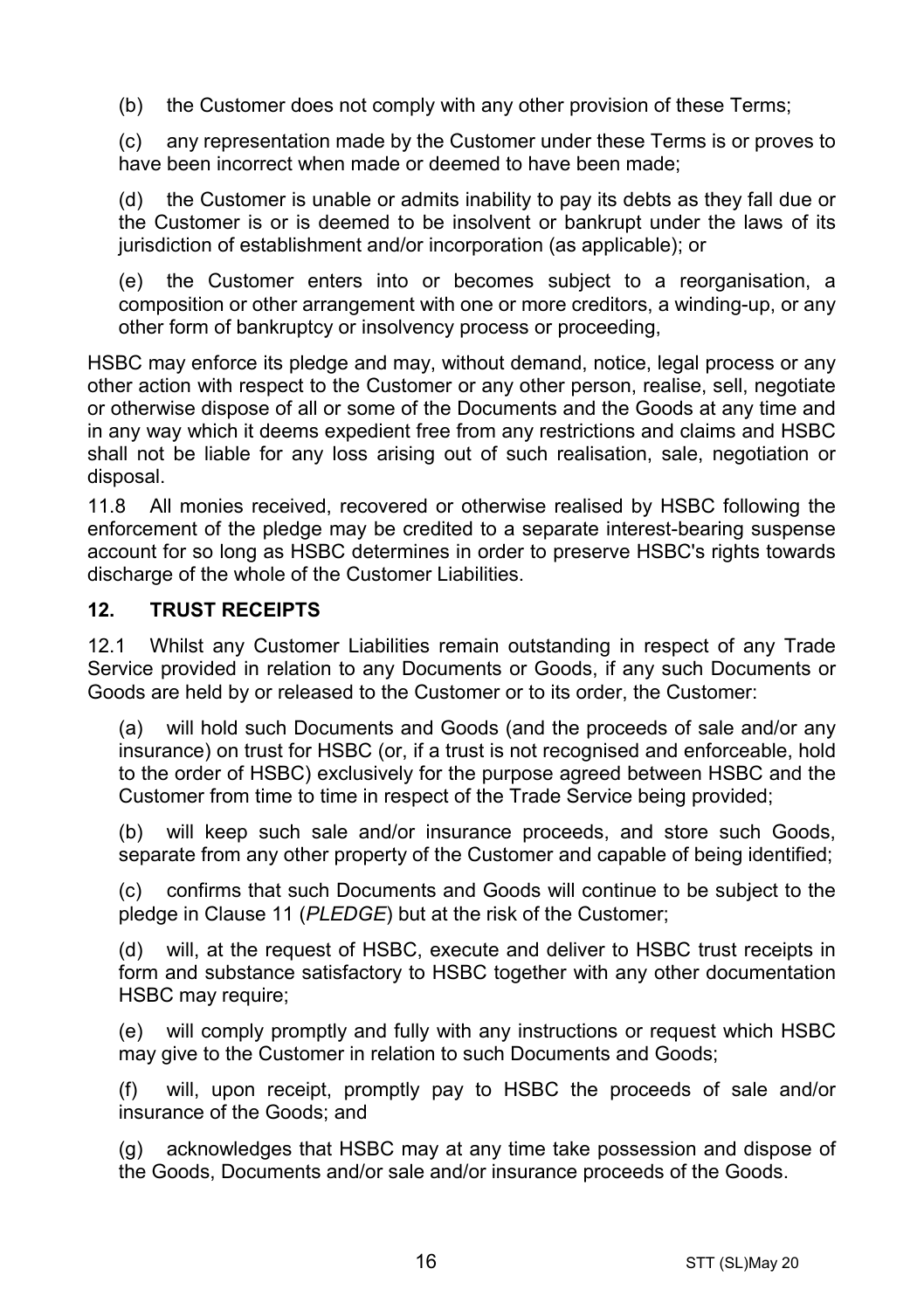# **13. SET-OFF**

13.1 HSBC may, at any time and without notice, combine or consolidate all the bank accounts of the Customer held with HSBC and/or set-off any Customer Liabilities against any obligation owed by HSBC to the Customer (including in respect of any Cash Collateral, or proceeds received or held by HSBC), regardless of the place of payment, booking branch or currency of either obligation.

13.2 To effect any set-off HSBC may convert to a currency any amount which is in a different currency at the relevant Exchange Rate.

13.3 If any Customer Liabilities are unliquidated or unascertained, HSBC may apply or set off an amount estimated by it in good faith to be the amount of that liability.

## **14. SUPPLEMENTARY RIGHTS**

14.1 HSBC's rights under these Terms are to be in addition to and are not to be in any way prejudiced or affected by any one or more other indemnities, guarantees, securities or other obligations which HSBC may now or subsequently hold whether from the Customer or any other person.

14.2 HSBC may enforce its rights under these Terms or in respect of any other indemnities, guarantees, securities or other obligations which HSBC may now or subsequently hold whether from the Customer or any other person in any order it chooses and the Customer waives any rights it may have which provide otherwise.

# **SECTION 3 – FEES AND PAYMENTS**

## **15. FEES, COMMISSION, INTEREST AND CHARGES**

15.1 Unless otherwise agreed in writing with the Customer:

(a) fees and other charges (other than interest and commission) shall be payable by the Customer to HSBC in respect of each Trade Service at the rates, in the amounts, and at the times agreed in the relevant Application, Facility Agreement or Tariff Book or as otherwise in accordance with HSBC's standard practices;

(b) interest shall be payable by the Customer to HSBC upon demand in respect of any Trade Finance Loan or Finance, shall accrue on the amount of such Trade Finance Loan or Finance for the period from the date HSBC provides such Trade Finance Loan or Finance to the date such Trade Finance Loan or Finance is repaid or settled in full, and shall be calculated by reference to the rates agreed in the relevant Application, Facility Agreement or Tariff Book or as otherwise in accordance with HSBC's standard practices;

(c) interest shall be payable by the Customer to HSBC upon demand in respect of any Claim paid by HSBC, shall accrue on the amount of the Claim for the period from the date HSBC pays such Claim to the date the Customer Liabilities resulting from such Claim are reimbursed in full, and shall be calculated by reference to the rates agreed in the relevant Application, Facility Agreement or Tariff Book or as otherwise in accordance with HSBC's standard practices; and

(d) commission shall be payable by the Customer to HSBC upon demand in respect of any Documentary Credit or Instrument and shall be calculated by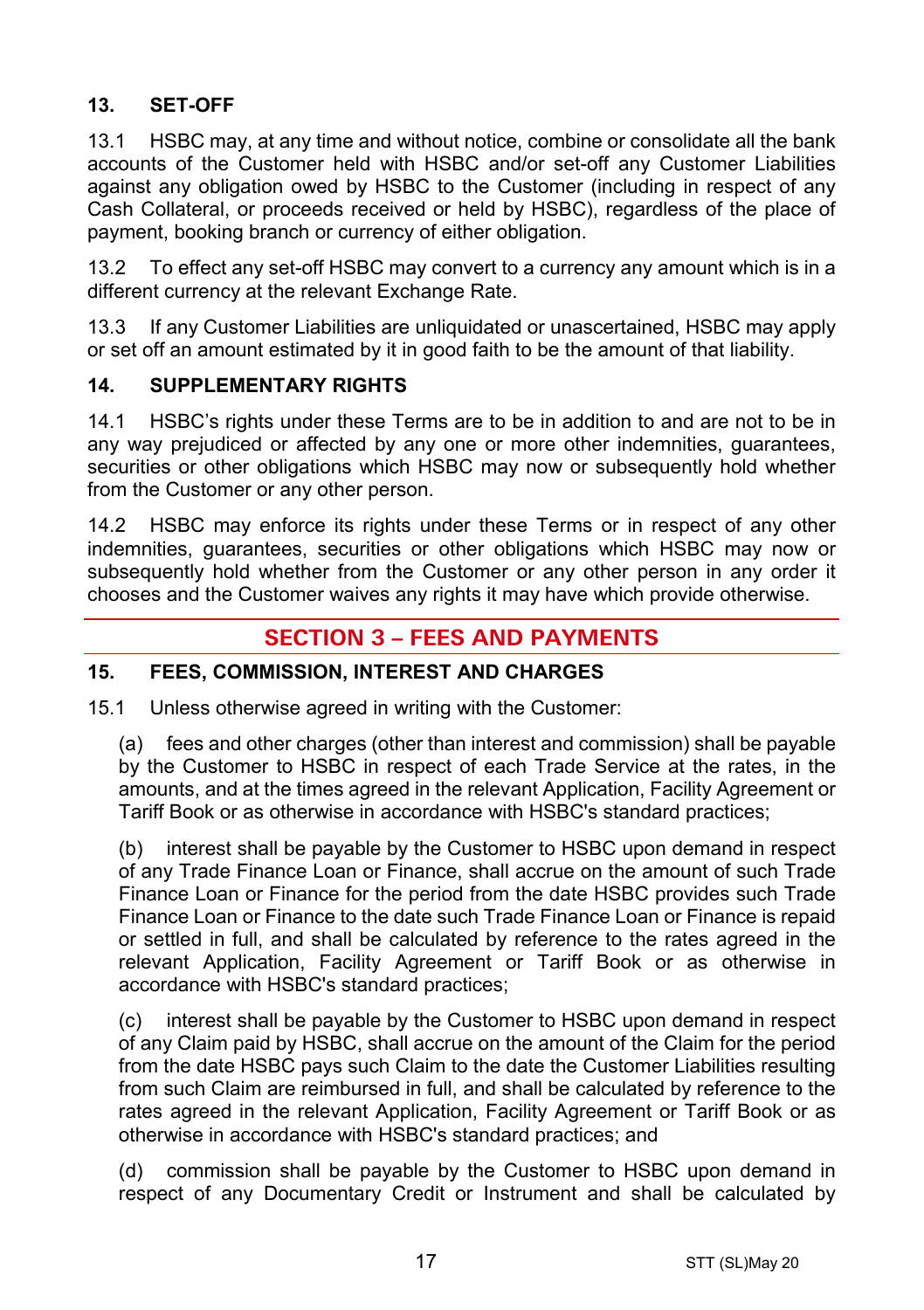reference to the face value of such Documentary Credit or Instrument and the rates agreed in the relevant Application, Facility Agreement or Tariff Book or as otherwise in accordance with HSBC's standard practices.

15.2 Any fee, interest or commission accruing in respect of a Trade Service will accrue from day to day and is calculated on the basis of the actual number of days elapsed and a year of 365 days or, in any case where the market practice in the relevant Governing Jurisdiction differs, in accordance with that market practice.

15.3 Any fee, commission, interest or charge payable by the Customer to HSBC is non-refundable.

15.4 If the Customer fails to pay any amount payable by it under these Terms on its due date, default interest shall accrue on the overdue amount from the due date up to the date of actual payment (both before and after judgment) at the rate agreed in the relevant Application, Facility Agreement or Tariff Book or as otherwise in accordance with HSBC's standard practices.

## **16. PAYMENTS**

16.1 Payments by the Customer shall be made to HSBC in immediately available, freely transferable, cleared funds and as specified by HSBC, without any set-off, counterclaim, withholding or conditions of any kind unless compelled by law.

16.2 All amounts paid or payable to HSBC in respect of any Trade Service are expressed on a Tax-exclusive basis. The Customer must pay any relevant Tax (as necessary) on any amount that the Customer is required to pay HSBC.

16.3 If any deduction or withholding is required by law (including on account of any Tax), the Customer must:

(a) increase the sum payable so that, after making the minimum deduction or withholding required, HSBC will receive and be entitled to retain a net sum at least equal to the sum that HSBC would have received had that deduction or withholding not been made; and

(b) within 30 days of such payment, forward to HSBC the confirmation in writing from the relevant tax authority evidencing receipt by the relevant tax authority of that deduction or withholding.

16.4 Unless HSBC agrees otherwise, each payment by the Customer to HSBC shall be made in the currency of the relevant Customer Liability for which that payment is being made and the Customer waives any right it may have in any jurisdiction to pay such payment in another currency. If HSBC receives a payment from the Customer or any other person in a currency which is not the currency in which that payment was due or if any Cash Collateral needs to be converted into another currency so that HSBC may apply it to satisfy any outstanding Customer Liabilities in another currency, HSBC shall undertake that conversion using the relevant Exchange Rate (or, if applicable, pursuant to the terms of any hedging agreement that the Customer and HSBC may have entered into for these purposes). Where HSBC undertakes any currency conversion permitted by these Terms, the Customer shall indemnify HSBC for any cost, loss or liability incurred by HSBC in undertaking the conversion.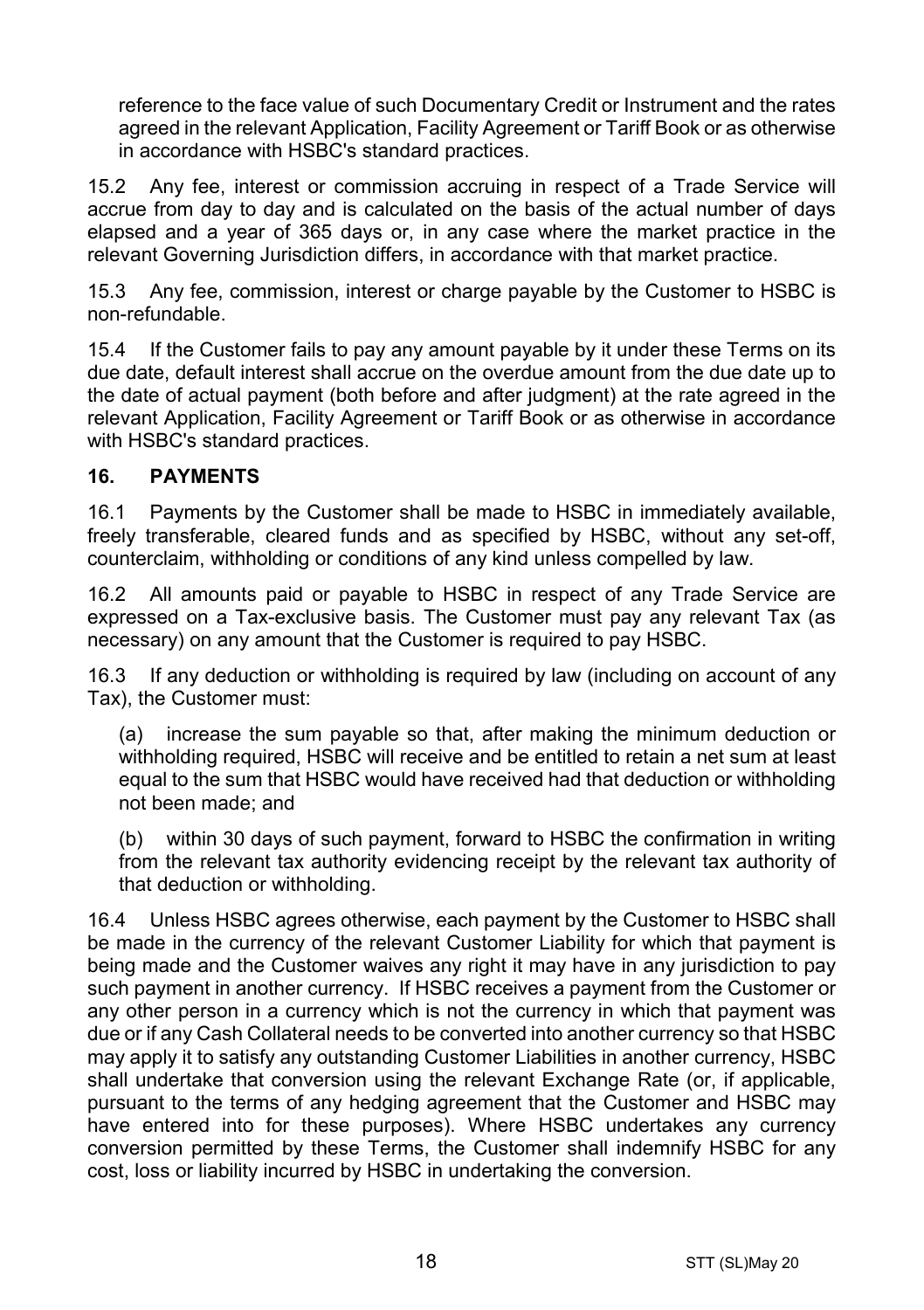16.5 If any payment due from the Customer, or any order, judgment or award given or made in relation to any payment due from the Customer, has to be converted into another currency for the purpose of making or filing a claim or proof against the Customer or any other person, or obtaining or enforcing an order, judgment or award. the Customer shall indemnify HSBC against any cost, loss or liability arising out of or as a result of the conversion.

16.6 Any notice from, or determination by, HSBC of a rate or amount under these Terms, a Trade Service or any document referred to in these Terms shall (unless it contains an obvious error) be conclusive evidence of that rate or amount. In any legal proceedings connected with these Terms and/or a Trade Service, the account entries of HSBC are prima facie evidence of the matters to which they relate.

16.7 Any moneys paid to HSBC in respect of the Customer Liabilities may be applied in or towards satisfaction of the same or credited to a separate suspense account for so long as HSBC determines in order to preserve HSBC's rights towards discharge of the whole of the Customer Liabilities.

16.8 Moneys received by HSBC shall be applied by it (unless otherwise mandatorily required by law):

(a) first, in discharging all costs, fees and expenses (including legal fees) owing by the Customer to HSBC;

(b) second, in or towards the discharge of any interest or other amounts (not being principal) owing to HSBC; and

(c) thirdly in or towards the discharge of any principal owing by the Customer to HSBC.

16.9 If any moneys paid to HSBC in respect of the Customer Liabilities are required to be repaid by virtue of any law relating to insolvency, bankruptcy or liquidation or for any other reason, HSBC may enforce these Terms and the relevant Trade Service as if such moneys had not been paid.

16.10 Any sums that would fall due on a day other than a Business Day will be due on the next Business Day. In such event, interest and commission calculations will be adjusted accordingly.

16.11 If any amount to be paid by the Customer to HSBC in connection with a Trade Service is calculated by reference to a published benchmark interest rate (such as a central bank reference rate) and that rate is less than zero per cent at the time of calculation, such rate shall be deemed to be zero per cent.

# **SECTION 4 – REPRESENTATIONS, UNDERTAKINGS AND SANCTIONS**

# **17. REPRESENTATIONS AND WARRANTIES**

17.1 In addition to other representations and warranties made by the Customer to HSBC, the Customer represents and warrants to HSBC that:

(a) it is duly established and/or incorporated under the laws of its jurisdiction of establishment and/or incorporation (as applicable), is validly existing and has full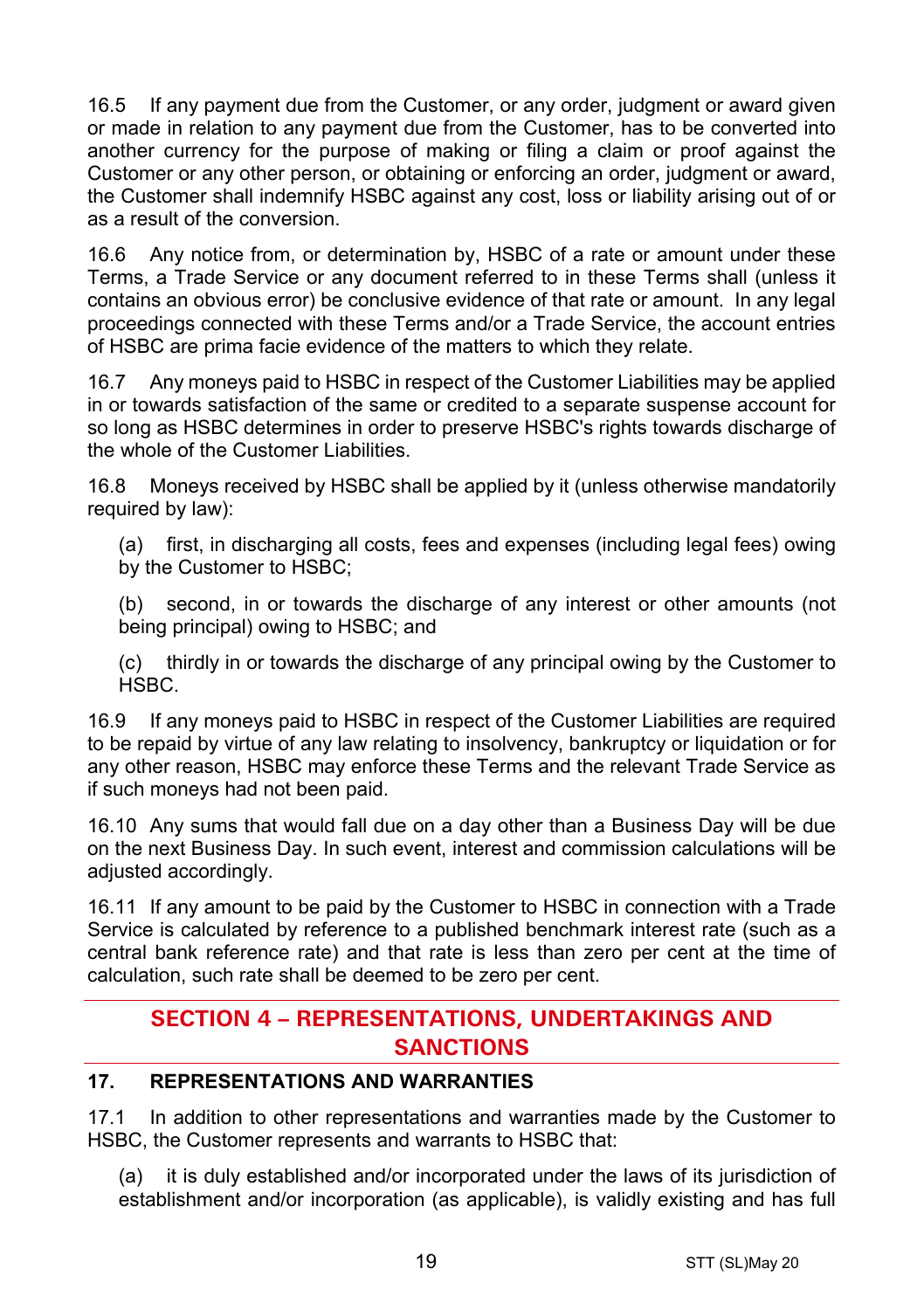power to carry on its business as now being conducted, to own its assets and to enter into and perform its obligations under these Terms, and shall promptly notify HSBC of any change to its constitution or existence;

(b) the obligations expressed to be assumed by it in these Terms and in each Trade Transaction which it may enter into from time to time are legal, valid, binding and enforceable obligations;

(c) all authorisations, consents, approvals, resolutions, licences, exemptions, filings, notarisations or registrations required or desirable to enable it lawfully to enter into, exercise its rights and comply with its obligations under these Terms and each Trade Transaction have been obtained or effected and are in full force and effect;

(d) these Terms and each Trade Transaction which it may from time to time enter into do not and will not conflict with its constitutional documents or any agreement or instrument binding upon it or any of its assets or constitute a default or termination event (however described) under any such agreement or instrument;

(e) each Trade Service requested by or for the Customer relates to a genuine Trade Transaction as described in the documents pertaining to such Trade Transaction and all documents and information (including in any Application) provided by the Customer to HSBC in relation to each Trade Service or these Terms is/are complete, accurate, genuine and valid;

(f) it has not taken any corporate action, or any other steps and no legal proceedings have been commenced for its liquidation, judicial management, receivership, or any similar or analogous proceedings or for the appointment of a receiver and manager, judicial manager, liquidator or similar officer of it or of all or any material part of its assets or revenues;

(g) any Documents, Goods or proceeds of sale in which HSBC has or is purported to have an interest are free from any security interest(s) and encumbrance(s) (other than in favour of HSBC) and the Customer is the sole and beneficial owner of any such Documents, Goods or proceeds of sale;

(h) as at the date HSBC provides Finance to the Customer in respect of a Document or Documentary Credit, it is not aware of any dispute (actual, pending or threatened) in respect of that Document or Documentary Credit or the relevant Trade Transaction; and

(i) as at the date HSBC provides Finance to the Customer in respect of a Document or Documentary Credit or provides a Trade Finance Loan to the Customer, it has not received any financing in respect of that Document, Documentary Credit or the relevant Trade Transaction from any person other than HSBC.

17.2 All representations and warranties in these Terms are deemed to be made on each day (a) an Application is made and is being processed, (b) any Trade Service is outstanding and (c) any Customer Liabilities remain outstanding.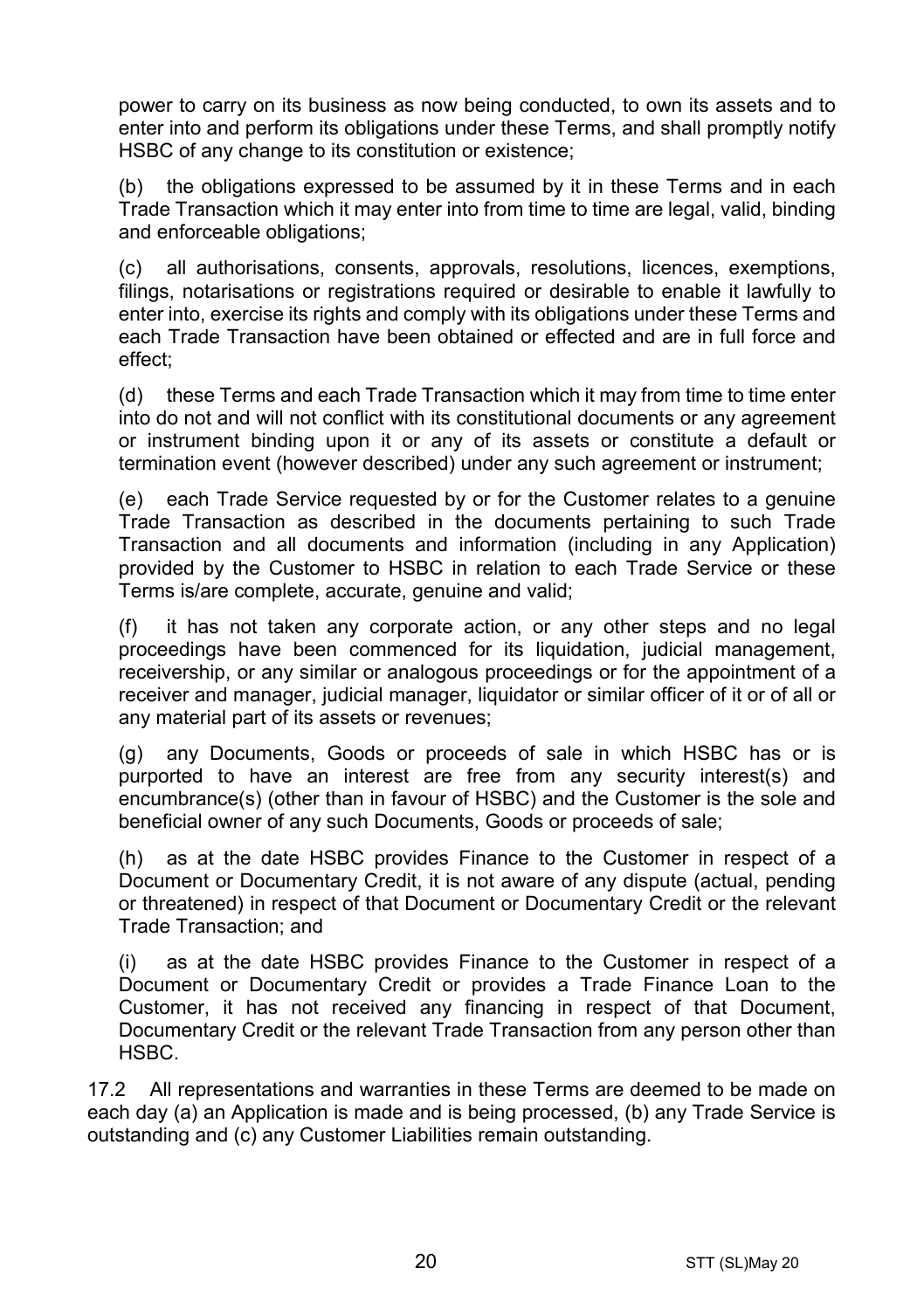17.3 The Customer acknowledges that HSBC will rely on any representations and warranties made by the Customer including when HSBC assesses whether or not to provide a Trade Service to the Customer.

17.4 The Customer shall promptly notify HSBC on becoming aware of any representation or warranty becoming untrue, or the Customer being unable to make any representation or warranty when repeated.

## **18. UNDERTAKINGS**

#### **General Undertakings**

18.1 The Customer shall at the request of HSBC:

(a) provide HSBC with such information concerning a Trade Transaction (including copies of sale contracts, purchase order and invoices), Documents and Goods and any proposed sale of Goods as HSBC may require and promptly notify HSBC if any Trade Transaction is cancelled or terminated for any reason or if any material dispute arises in respect of a Trade Transaction;

(b) provide HSBC with such information regarding the financial condition, assets and operations of the Customer and its affiliates as HSBC may reasonably require;

(c) provide HSBC with any information required by HSBC to satisfy its "*know your customer*" or similar identification procedures;

(d) keep HSBC informed of the whereabouts of the Goods and of any change in the condition, quality or quantity of the Goods;

(e) co-operate fully with HSBC and render to HSBC all assistance it requires in the collection and enforcement of any payments under or in connection with any Trade Service whether by legal proceedings or otherwise; and

(f) promptly do all such acts or execute all such documents at its own cost as HSBC may specify:

(i) for the purpose of the creation, perfection, protection or maintenance of any interest conferred or intended to be conferred on HSBC by, pursuant to or in connection with these Terms (including in respect of any Cash Collateral, Documents, Goods or sale proceeds);

(ii) for the exercise of any rights, powers and remedies of HSBC provided by, pursuant to or in connection with these Terms or by law; and

(iii) to facilitate the realisation by HSBC of any Documents or Goods in which HSBC is, or is intended to be, interested.

## **Trade Service Undertakings**

18.2 The Customer shall, to the extent applicable to a Trade Service and/or where HSBC has or is purported to have an interest in the relevant Documentary Credit, Documents, Goods or proceeds of sale referred to:

(a) ensure that the Documentary Credit, Documents, Goods or proceeds of sale (as applicable) are free from any mortgage, charge, pledge, lien or other security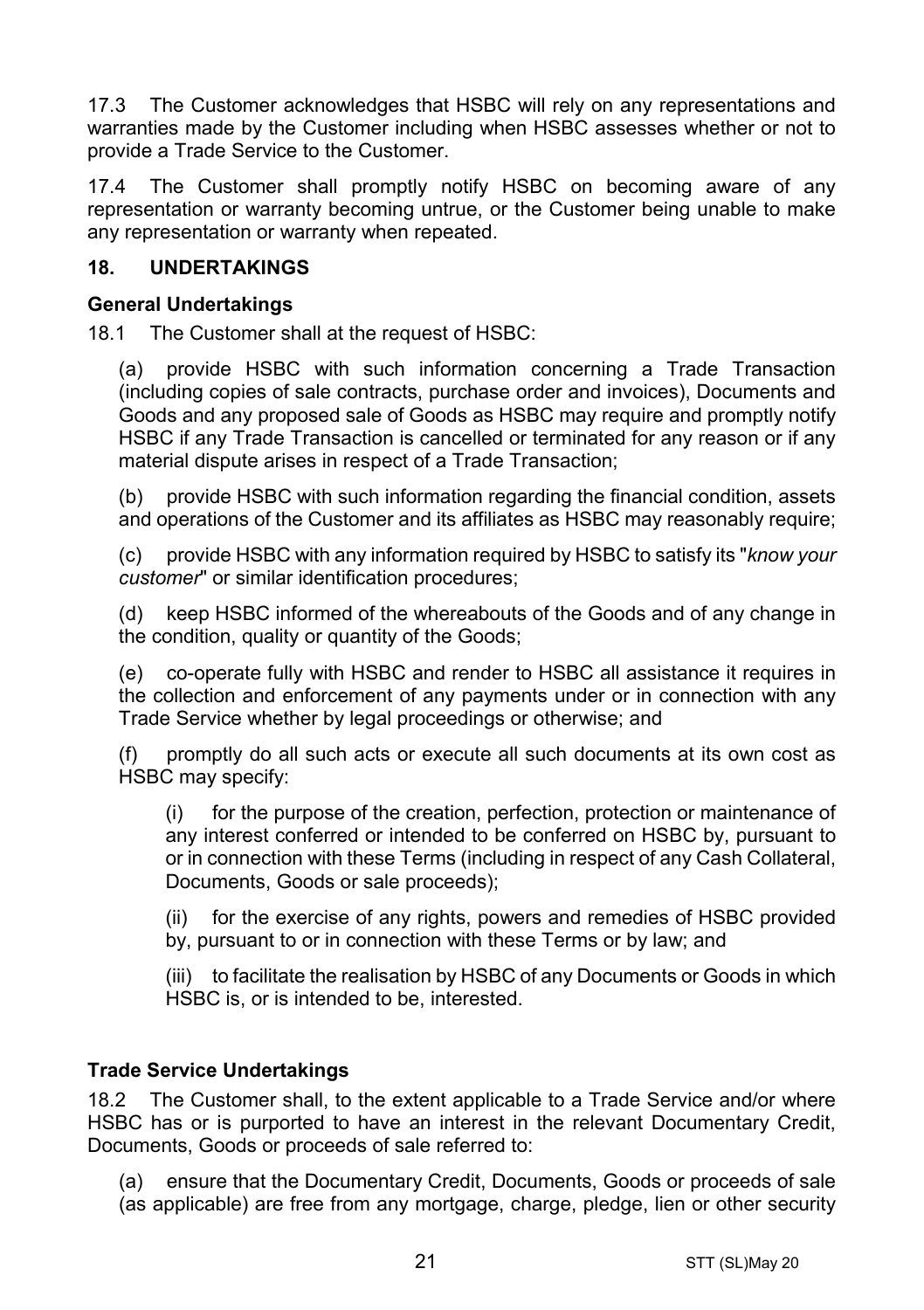interest, encumbrance or claim except for any trust, pledge or other form of security in favour of HSBC or which has been expressly permitted by HSBC;

(b) for so long as the Customer has title to the Goods or if as a condition to the Trade Service the Customer is required to procure the insurance of the Goods:

(i) insure the Goods for such value against such insurable risks as is stipulated in the relevant condition or, in the absence of any such condition, as is customary for those Goods;

(ii) promptly following (and in any event within ten days of) the date of the Application for the relevant Trade Service, provide to HSBC copies of the relevant insurance policies; and

(iii) promptly notify HSBC of any claims made on the relevant insurance policies and direct the insurer to pay to HSBC all insurance proceeds in respect of the Goods;

(c) if so requested by HSBC:

(i) promptly arrange for HSBC's interest in the Goods to be endorsed on any relevant insurance policy; and

(ii) promptly submit claims in respect of the Goods to relevant insurer;

(d) promptly pay to HSBC all insurance proceeds received by it in respect of the Goods and, pending payment, hold such proceeds on trust for HSBC (or, if a trust is not recognised and enforceable, hold to the order of HSBC);

(e) promptly endorse all Documents in favour of HSBC, deposit all Documents with HSBC or to its order and note in its records the interest of HSBC in all Documents and the Goods;

(f) promptly pay all freight, warehouse, dock, transit and other charges, rent and all other costs of and in connection with the Documents and/or Goods;

(g) not permit the Goods to be processed or altered without the prior written consent of HSBC;

(h) not take any action, which might prejudice the value of the Goods or the effectiveness of any pledge or trust under these Terms;

(i) promptly inform HSBC of any event of which it becomes aware that may adversely affect the liability of a buyer to complete the purchase of the Goods or any change or deterioration in the state or quality or otherwise of the Goods;

(j) promptly inform HSBC if it becomes aware of any theft, fraud, illegal activity, loss, damage or other misuse of or in relation to any Goods or Documents;

(k) permit HSBC (or any delegate) access to any premises at which the Goods are stored or located for the purpose of inspecting, taking possession of, or otherwise protecting its interest in the Goods;

(l) not attempt to factor, transfer, sell, dispose of or otherwise deal with the Documents, Goods or proceeds of sale (as applicable), Documentary Credit (or any confirmation (whether given on a disclosed or undisclosed basis)), except as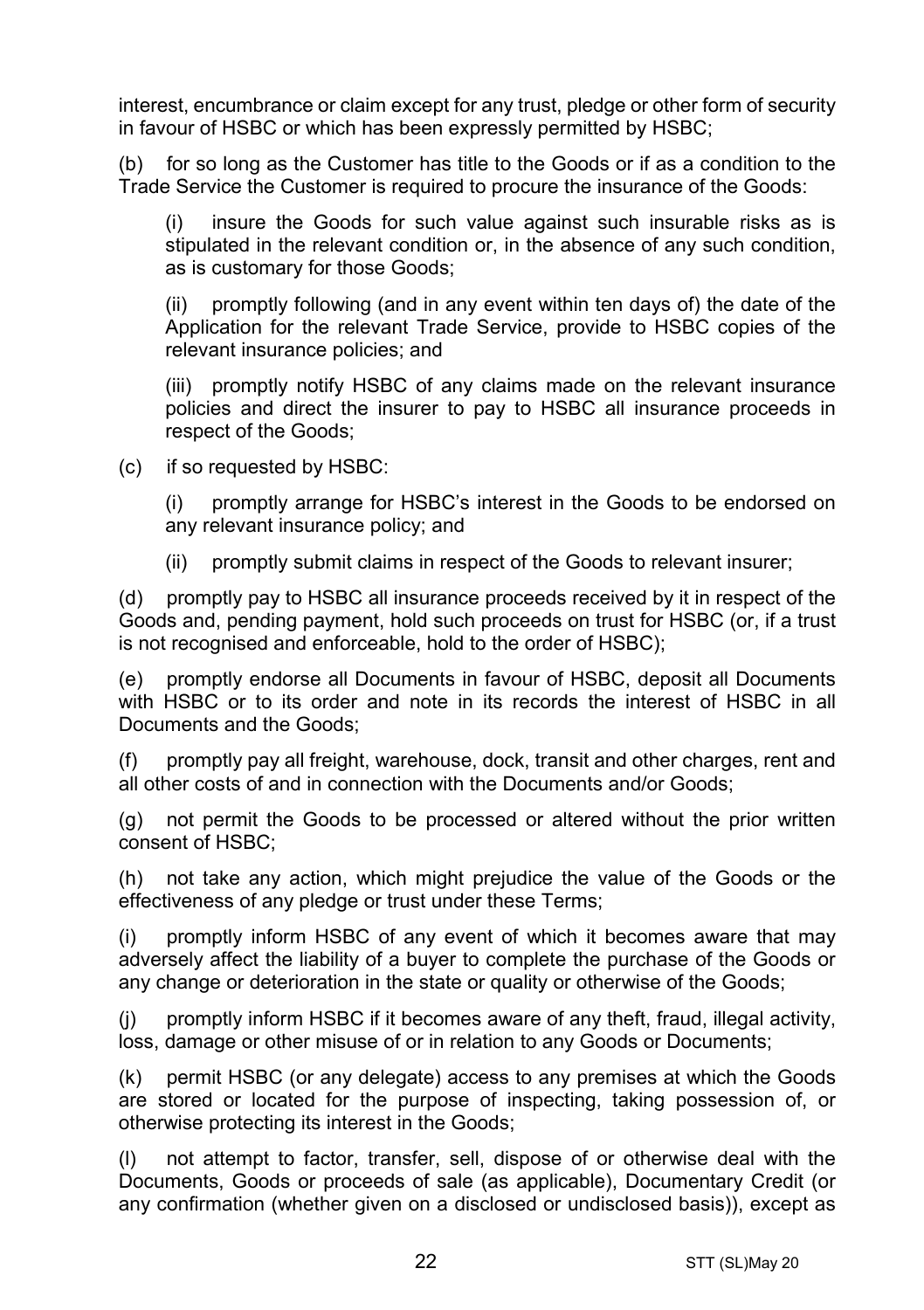agreed between HSBC and the Customer from time to time in respect of the Trade Service(s) being provided;

(m) not present the Documents to any other bank, financial institution or similar type of financing entity or obtain any form of financing and/or borrowing in respect of the same Trade Transaction;

(n) not agree to any amendment to the Documentary Credit, SBLC or Document without the prior written consent of HSBC; and

(o) procure the prompt release of HSBC from any guarantee, indemnity or other commitment that HSBC may have provided in respect of the Documents or the Goods,

and HSBC (or any delegate) is authorised to take such steps and to make any payments, on behalf and at the cost of the Customer, to ship, collect, land, store, insure or inspect the Goods and/or to demand and collect any proceeds of sale.

## **19. COMPLIANCE WITH LAWS AND SANCTIONS**

19.1 The Customer represents and warrants that:

(a) neither the Customer nor any of its subsidiaries, directors, officers, employees, agents, or affiliates is a person or entity that is, or is owned or controlled by any person or entity that is:

(i) the subject of any sanctions issued, administered or enforced by the US Department of the Treasury's Office of Foreign Assets Control, the US Department of State, the United Nations Security Council, the European Union, Her Majesty's Treasury, the Hong Kong Monetary Authority or any other sanction issuing or enforcement body that may be applicable to HSBC, the Customer, a Trade Service or a Trade Transaction (the **Sanctions**); or

(ii) located, organised or resident in a country or territory that is, or whose government is, the subject of Sanctions;

(b) any required import or export licenses applicable to each Trade Transaction have been obtained and, if the Customer is aware that HSBC may require an export license or other authorisation for the provision of the relevant Trade Service for the Customer, the Customer will notify HSBC prior to HSBC providing the Trade Service; and

(c) the Customer is compliant in all material respects with foreign and domestic laws and regulations pertaining to each jurisdiction in which it operates and to each Trade Transaction and the subject matter of such Trade Transaction including, if applicable, the shipment and financing of the goods described in such Trade Transaction or the associated documents.

19.2 The Customer acknowledges and agrees that:

(a) HSBC Group and its service providers are required to act in accordance with the laws and regulations of various jurisdictions, including those which relate to Sanctions, export controls and the prevention of money laundering, terrorist financing, bribery, corruption and tax evasion;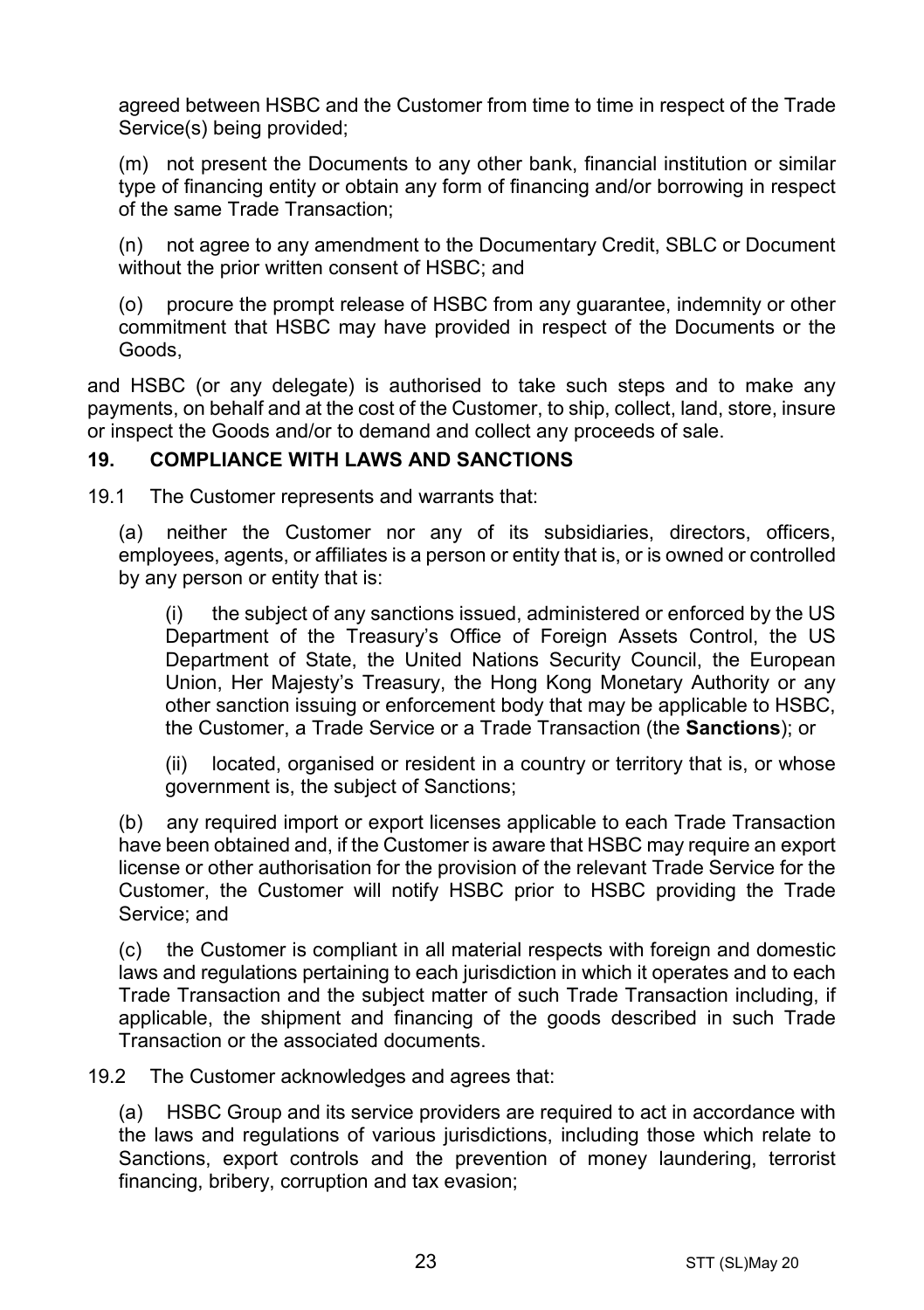(b) at any time, HSBC may require the Customer to immediately provide to HSBC information related to any Trade Transaction, including the underlying contract or other documentation;

(c) HSBC may take, and may instruct other HSBC Group members to take, to the extent it is legally permitted to do so under the laws of its jurisdiction, any action (a **Compliance Action**) which it considers appropriate to act in accordance with Sanctions or domestic and foreign laws and regulations. Such Compliance Action may include:

(i) the interception and investigation of any payment, communication or instruction;

(ii) the making of further enquiries as to whether a person or entity is subject to any Sanctions or export control restrictions; and/or

(iii) the refusal to:

(A) issue, renew, extend, transfer or assign a Trade Service;

(B) make payment of any Claim; or

(C) process a Trade Service or instruction that does not conform with Sanctions, export controls or domestic and foreign laws or regulations; and

(d) neither HSBC nor any HSBC Group member will be liable for any loss, damage, delay, or a failure of HSBC to perform its duties under these Terms or a Trade Service:

(i) arising out of or relating to any Compliance Action taken by HSBC, its service providers, or any HSBC Group member; and/or

(ii) being prevented from paying any Claim in respect of a Trade Service or sending or receiving any message or data or taking any other action in connection with any Trade Service because of an applicable law, regulation or ruling of any governmental agency.

# **SECTION 5 – INSTRUCTIONS AND ELECTRONIC PLATFORMS**

## **20. INSTRUCTIONS**

20.1 HSBC is authorised to accept, act and rely upon, and treat as valid and accurate:

(a) all communications, demands and instructions (including any Applications) given or purporting to be given by the Customer to HSBC (an **Instruction**);

(b) all communications and any Claims made or purported to be made by any person; and

(c) any documents provided to HSBC,

including, in each case, those made or given by way of or through a Platform, email, facsimile, telecopier, telex, cable, telephone or such other electronic means (in each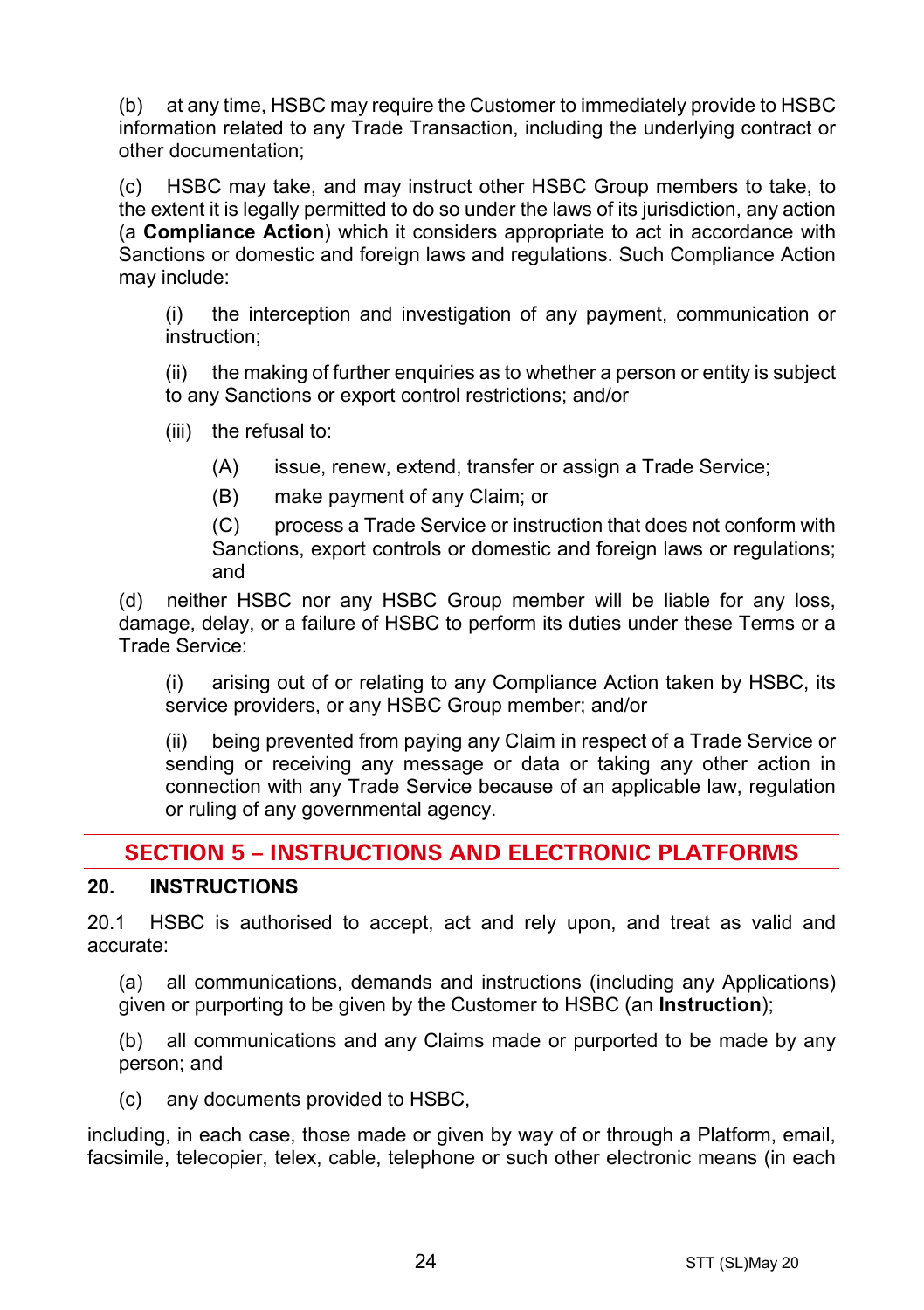case, an Electronic Means) and is under no obligation to enquire as to the authorisation or validity of any such Instruction, communication, Claim or Document.

20.2 The Customer acknowledges and accepts the risk that communications, Instructions, Claims and documents sent to or from HSBC by Electronic Means may be intercepted, monitored, amended, corrupted, contain viruses or be otherwise interfered with by third parties and acknowledges and agrees that HSBC is not responsible or liable to the Customer or any other person for, and the Customer waives any and all claims in respect of, any Losses arising from the same.

20.3 If the Customer communicates, gives an Instruction, makes a Claim or sends a document by Electronic Means, or instructs HSBC to permit a beneficiary or any other person to do the same, the Customer shall indemnify, and hold HSBC harmless from and against, any and all Losses that HSBC may incur (including in respect of any payment made where the relevant Instruction or Claim was unauthorised).

20.4 Where the Customer has made an Application for any Trade Service to be provided for the benefit of an affiliate of the Customer:

(a) the Customer agrees (and will procure the concurrent written agreement of its affiliate) that HSBC has no obligation to obtain instructions from the affiliate and HSBC can deal solely with the Customer on behalf of the affiliate;

(b) the definition of "Trade Transaction" shall be construed to refer to such affiliate rather than the Customer, and the definitions of "Documents" and "Goods" shall be construed accordingly;

(c) references in these Terms to the Customer presenting, handling, disposing, transferring, dealing with or using (however so described) the relevant Documents, Goods or proceeds of sale shall include the affiliate undertaking any such action;

(d) the Customer shall procure that the affiliate complies with all undertakings in these Terms in respect of the relevant Trade Transaction, Documents, Goods and proceeds of sale; and

(e) each representation in these Terms made by the Customer shall be made by the Customer for itself and on behalf of the affiliate or, where it can only be made in respect of the affiliate (due to factual circumstances), by the Customer for and on behalf of the affiliate.

20.5 HSBC has no obligation to:

(a) verify the identity or authority of any person communicating, giving an Instruction, making a Claim or providing a document by Electronic Means**;**

(b) verify the authenticity of any signature(s) (whether electronic or otherwise) on any communication made, Instruction given, Claim made or document provided by Electronic Means; or

(c) seek the Customer's prior approval before acting on any communication made, Instruction given, Claim made or document provided by Electronic Means,

however HSBC may, in its absolute discretion, take steps to ascertain the validity, authenticity and origin of any communication, Instruction, Claim or document (including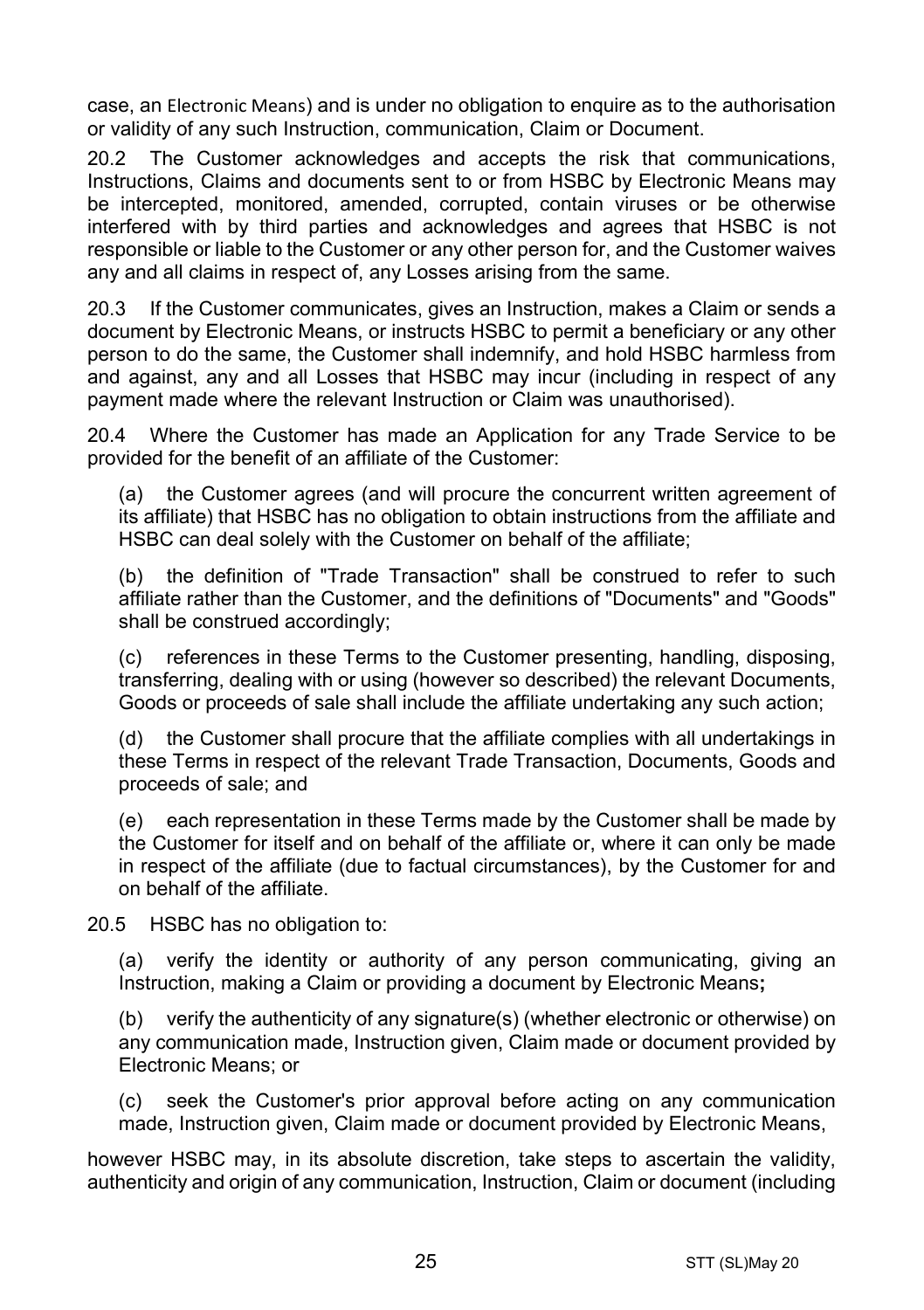requiring telephone verification of any Instructions) and take any steps that may be mandated by an External Provider and may, where it is unable to ascertain the validity, authority or origin of any communication, Instruction, Claim or document, delay or refuse to act upon any communication, Instruction, Claim or document or suspend or terminate any Trade Service at any time.

## **21. PLATFORMS**

21.1 The Customer acknowledges and agrees that:

(a) HSBC may rely on External Providers to provide Platforms so that HSBC can perform its obligations under these Terms (or any other applicable terms and conditions) and provide Trade Services;

(b) External Providers are independent from HSBC and may independently charge the Customer fees for use of their Platform and those fees are the sole responsibility of the Customer;

(c) HSBC's obligations under these Terms and any Trade Service shall be subject to HSBC's rights under External Terms and Conditions and the availability of any Platform provided by such External Providers;

(d) HSBC has no obligation to inform the Customer of, or provide the Customer with, any External Terms and Conditions;

(e) HSBC has no control over the electronic processes used by a Platform provided by an External Provider to process, handle and/or send data or messages;

(f) it shall inform HSBC of all External Terms and Conditions applicable to or any charges imposed by any Platform which it uses (or intends to use) in respect of any Trade Service and shall promptly notify HSBC of any changes; and

(g) it shall promptly provide all information concerning any Platform used by the Customer that HSBC may reasonably request.

21.2 HSBC assumes no liability or responsibility to the Customer or to any other person for any loss or damage that is suffered or incurred as a result of:

(a) the unavailability of any Platform to the Customer, HSBC or any other person for any reason whatsoever; or

(b) the Customer's use of or connection with any Platform, any External Provider or the services provided by HSBC or any External Provider to the Customer involving any Platform.

#### 21.3 The Customer:

(a) shall comply with all security procedures of HSBC and each External Provider and any other reasonable requests HSBC or any External Provider may issue to the Customer regarding the security of any Platform, including instructions on steps to remedy any breach of security; and

(b) acknowledges and agrees that it is the Customer's responsibility to set up, maintain and regularly review all security arrangements concerning access to and use of each Platform and information stored on the Customer's computing and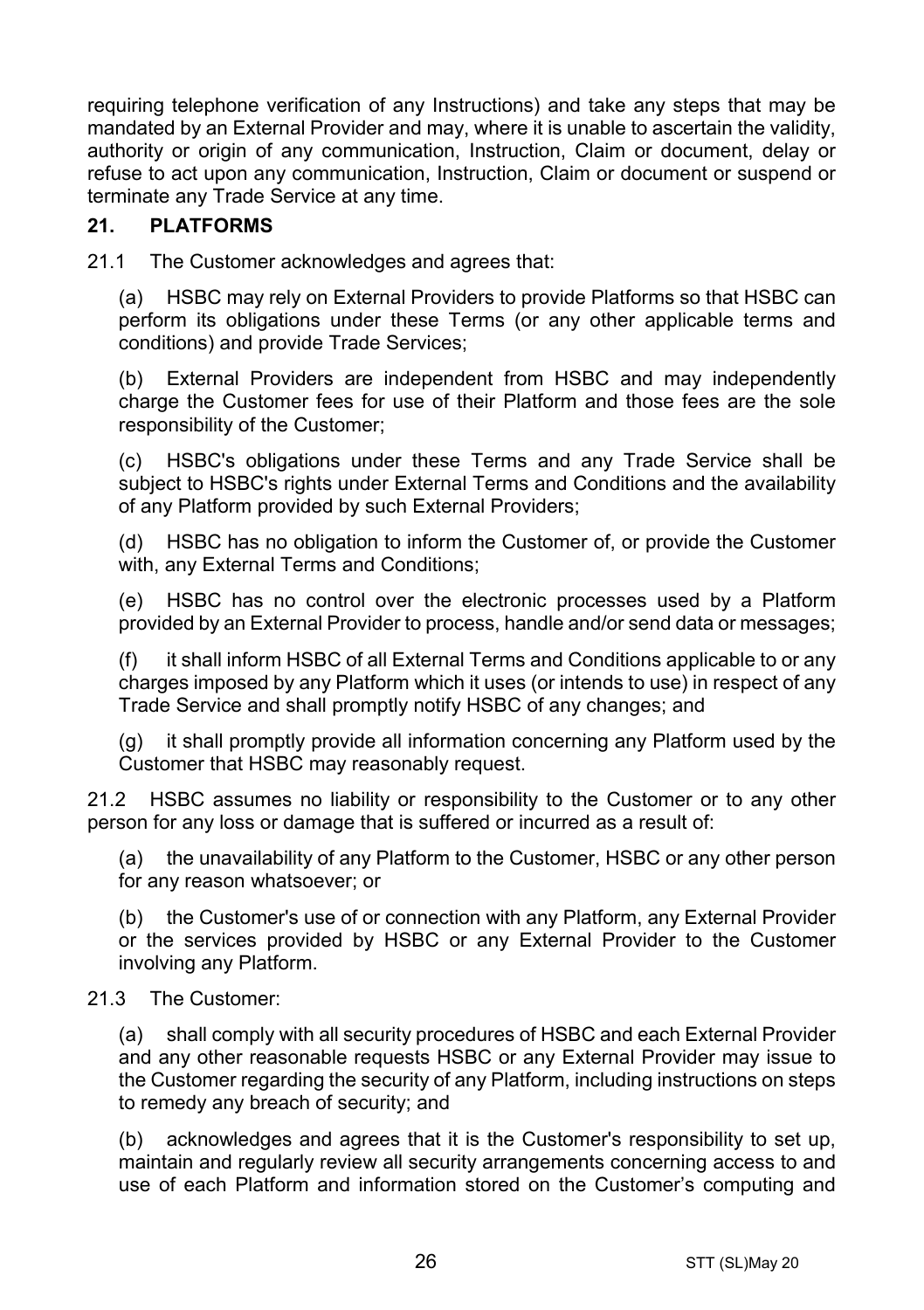communications systems, and confirms that it has assessed the security arrangements of each Platform and has determined that they are adequate to protect the Customer's interests;

(c) shall take all reasonable precautions to prevent fraudulent or unauthorised use of or access to each Platform;

(d) shall ensure that neither the Customer nor its employees do anything which may result in the security of any Platform or the systems or security of HSBC being compromised; and

(e) shall notify HSBC, as soon as reasonably possible upon becoming aware, of any actual or attempted unauthorised access to any Platform or any unauthorised transaction or attempt to execute an unauthorised Instruction. This notification must be by telephone but must be followed by written notice within forty-eight hours of the telephone call.

# **SECTION 6 - OTHER**

#### **22. LIMITATION ON LIABILITY**

22.1 Neither HSBC nor any other HSBC Group member shall be liable for any loss, damages, payments, demands, claims, expenses or costs suffered or incurred by the Customer (or any of its affiliates) arising from or in connection with these Terms or any Trade Service other than where such loss, damage, payment, demand, claim, expense or cost arises as a direct result of HSBC's or such other HSBC Group member's gross negligence or wilful misconduct.

22.2 Notwithstanding Clause 22.1, in no circumstance whatsoever will HSBC or any HSBC Group member be liable to the Customer (or any of its affiliates) for:

- (a) any loss of business, profits or data; or
- (b) indirect, consequential or special loss or damage,

whether or not HSBC or any HSBC Group member has been advised of the possibility of such loss or damage.

22.3 Without limiting Clauses 22.1 and 22.2, HSBC shall not be responsible or liable for, and the Customer waives all claims against HSBC in respect of:

(a) any act, omission, loss or delay relating to forwarding documents or payments to any person or correspondent bank, or any suspense, act, omission, insolvency or bankruptcy of any correspondent bank;

(b) any delay and/or loss in transit of any messages, letters or documents sent by mail, as an electronic communication, through a Platform or a telecommunication channel, or for any delay, mutilation or other errors arising in the transmission or delivery of any communications by third parties and the Customer acknowledges that, notwithstanding any contrary instruction, HSBC may send a document by any method that it considers appropriate;

(c) any delay in performing or failure to perform any of its obligations under these Terms due to any cause beyond its reasonable control, including, but not limited to, the failure, malfunction or unavailability of telecommunications, data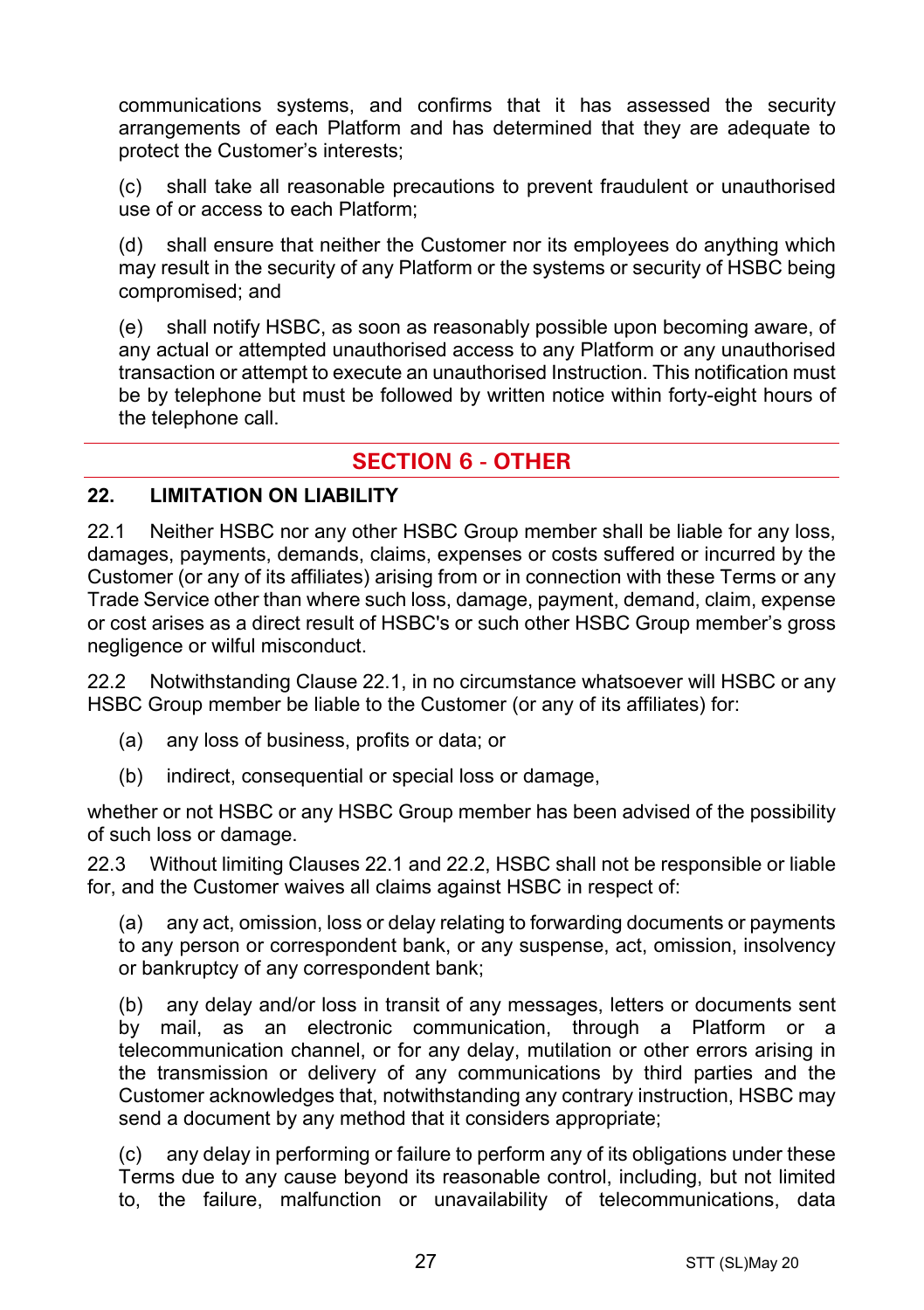communications and computer systems and services over which HSBC has no control, war, hostilities, invasion, civil unrest, strikes, lock-outs or other industrial action or trade disputes (whether involving HSBC's employees or any other person) or any law or government order (whether or not having the force of law);

(d) any failure by HSBC to pay a Claim or other HSBC's act or failure to act because of any domestic or foreign law, regulation, ruling or interpretation of any domestic or foreign court or governmental agency;

(e) the form, sufficiency, correctness, genuineness, authority of any person signing or endorsing (including any person making presentations, demands, giving Instructions (including by Electronic Means) to HSBC purportedly on the authority of the Customer or a beneficiary), falsification, or the legal effect of, any documents if such documents on their face reasonably appear to be in order;

(f) the source, accuracy, validity, authenticity, falsification or legal effect of any data, documents or statements made, presented or received from any Platform or any party to a Trade Transaction, any related documents, or the description, quantity, weight, quality, condition, packing, delivery, value or existence of the goods, services or other performance to which such data, documents or statements relates, or for the good faith or acts or omissions, solvency, performance or standing of any party to a Trade Transaction, the consignor, carrier, forwarder, consignee, insurer of the goods, or any other person;

(g) any improper acts of the beneficiary, including breach of contract in respect of a Trade Transaction, in which circumstances the Customer shall assume and undertake all such risks; and

(h) the Customer acting or relying on any advice received from HSBC whether or not such advice was requested by the Customer.

22.4 If HSBC uses the services of another party, correspondent bank, agent or Platform for the purposes of issuing an Instrument or Documentary Credit, making payment, handling Goods or Documents or for any other purpose to support the services contemplated by these Terms, HSBC shall do so for the Customer's account and at the Customer's risk and HSBC shall assume no liability or responsibility should any instructions which HSBC gives to any such other party not be carried out even if the choice of such other party was HSBC's. Additionally, HSBC shall not be liable for any act, failure to act, default, suspension, bankruptcy or insolvency of such other party.

22.5 Where HSBC performs a review of any Document at the request of the Customer, such review is indicative only and not final or conclusive and HSBC shall not be responsible or liable for, and the Customer waives all claims against HSBC in respect of, an omission by or failure of HSBC to identify any discrepancies during any such review.

22.6 Where HSBC agrees to advise a Documentary Credit or any Instrument which is not issued by a bank or present any Document in respect of, or otherwise handle, such Documentary Credit or Instrument, the Customer acknowledges and agrees that:

(a) such Documentary Credit or Instrument may not be an independent third party undertaking and may not guarantee payment by the issuer or applicant;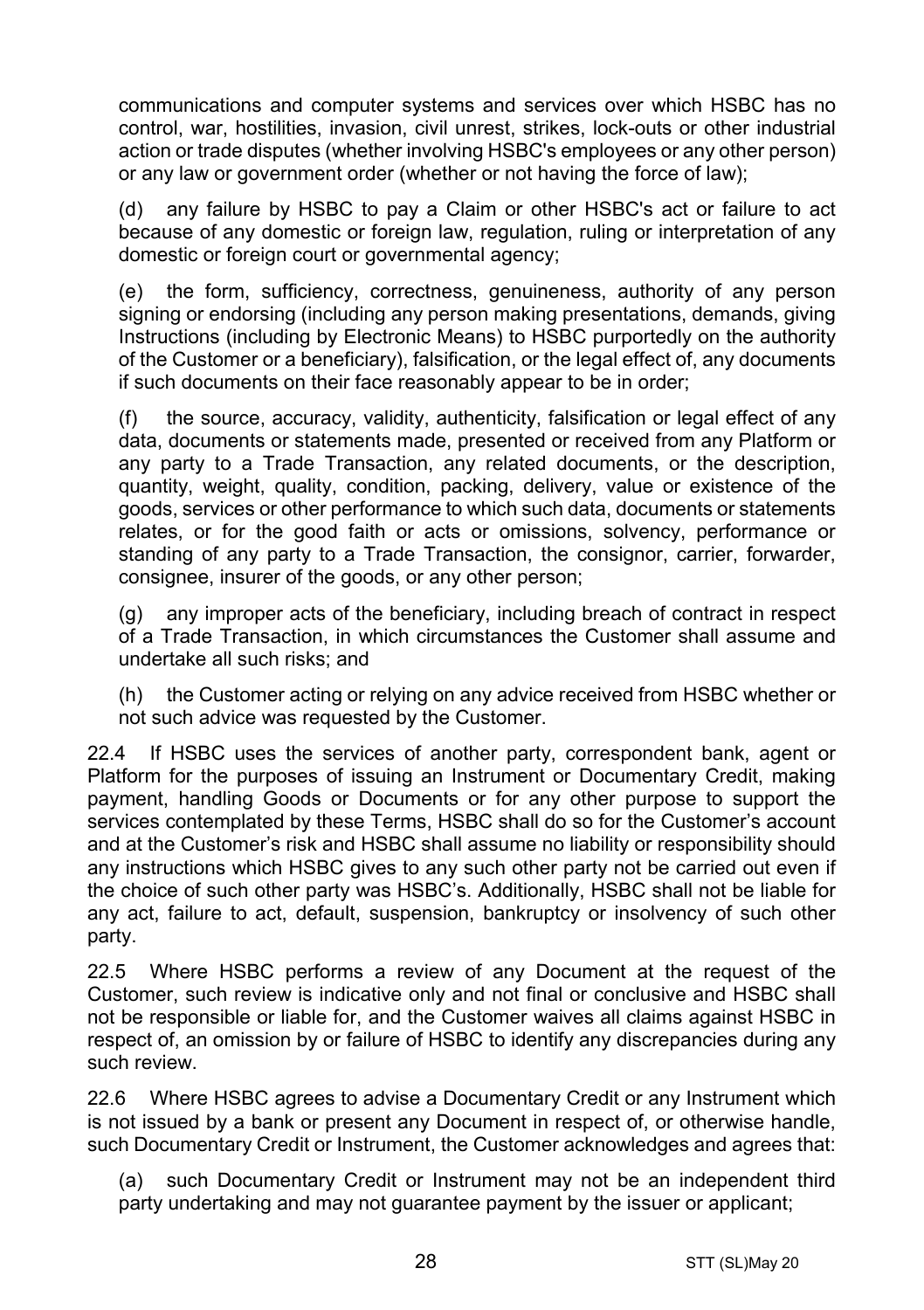(b) the applicable ICC Rules may not address, cover or extend to such type of Documentary Credit or Instrument;

(c) HSBC may not be able to pursue the issuer for payment in the same manner as it would be able to in respect of a Documentary Credit or Instrument issued by a bank; and

(d) the Customer should seek independent legal advice,

and the Customer assumes all such risks and waives all claims against HSBC for losses, damages, costs, fees, claims, actions or demands with respect to such Documentary Credit or Instrument including any claims that HSBC failed to alert the Customer that it was advising such type of Documentary Credit or Instrument, failed to pay such Documentary Credit or Instrument in the manner of a Documentary Credit or Instrument issued by a bank, or failed to collect payment from the issuer of such Documentary Credit or Instrument.

22.7 Subject to the provisions above, where any liability of HSBC or any HSBC Group member to the Customer (or any of its affiliates) arises under these Terms or in connection with any Trade Service, such liability shall not exceed USD 1,000,000 in aggregate in any calendar year.

## **23. DISCLOSURE, CONFIDENTIALITY AND PRIVACY**

23.1 Without limiting any other terms between the Customer and HSBC or any HSBC Group member, HSBC is authorised:

(a) to appoint any other person as its correspondent, nominee or agent in connection with these Terms and any Trade Service and HSBC may delegate any of its powers under these Terms or a Trade Service to such person;

(b) to notify any other person of its interest in any Documents, Goods or proceeds of sale; and

(c) to transfer and disclose any Customer Information to the following recipients (who may also process, transfer and disclose such Customer Information):

(i) any HSBC Group member and any of its or their officers, directors, employees, professional advisors, insurers, brokers, auditors, partners, subcontractors, correspondents, nominees, agents, delegates, service providers (including External Providers and Platforms) and associates;

(ii) any Authorities;

(iii) anyone acting on the Customer's behalf, payment recipients, beneficiaries, account nominees, intermediary, correspondent and agent banks, clearing houses, clearing or settlement systems, market counterparties, upstream withholding agents, swap or trade repositories, stock exchanges, and companies in which the Customer has an interest in securities (where such securities are held by HSBC for the Customer);

(iv) any person or entity who acquires (or may acquire) an interest in or assumes (or may assume) risk in or in connection with any Trade Service;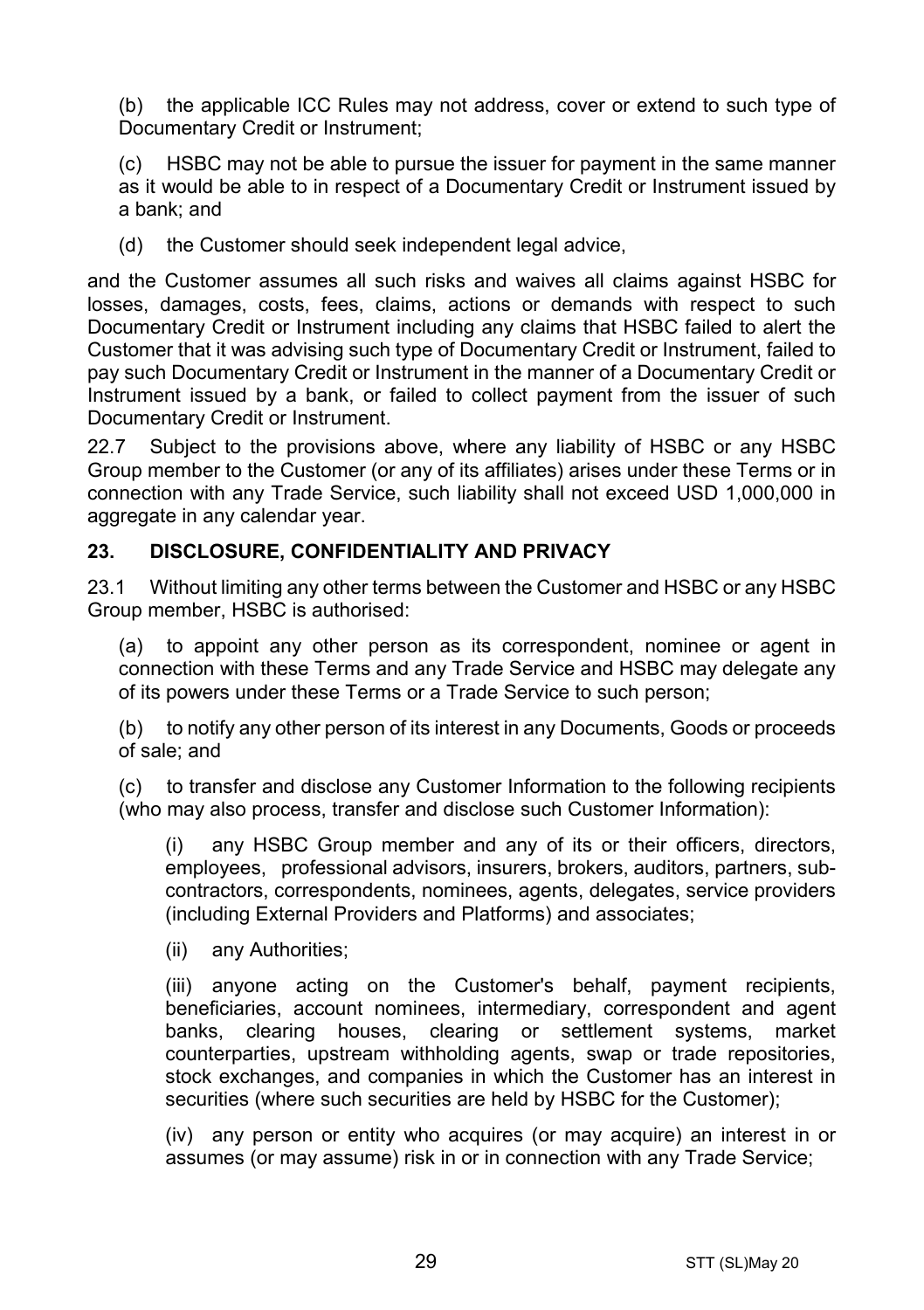(v) any other financial institutions, credit reference agencies or credit bureaus, for obtaining or providing credit references; and/or

(vi) any person or entity in connection with any HSBC Group business transfer, disposal, merger or acquisition, wherever located, including in jurisdictions which do not have data protection laws that provide the same level of protection as the jurisdiction in which the Trade Service is supplied,

including where the recipient of any such appointment, notification, transfer or disclosure is located outside of the relevant Governing Jurisdiction.

23.2 HSBC will not be liable for the acts or omissions of any External Provider as to the collection, use or disclosure by that External Provider of Customer Information.

23.3 Where the Customer has given HSBC information about natural persons (such as authorised signatories), the Customer confirms that those natural persons have authorised the Customer to do so (and to receive any data protection notices on their behalf) and have consented to HSBC's collection, use, storage, processing, transfer and disclosure of their Personal Data and data for the purpose of HSBC carrying out any action contemplated by these Terms or providing a Trade Service to or for the Customer.

23.4 The Customer shall ensure that any information that the Customer asks HSBC to forward to third parties is complete, accurate and will not give rise to any claim against HSBC (including any claim in defamation, in relation to privacy, banking secrecy or data protection or for infringement of any other third party rights) and the Customer confirms and represents that it has obtained the requisite consent and/or waiver (where required) for HSBC to forward such information.

## **24. MISCELLANEOUS**

24.1 Other than a Trade Service which has been provided on an irrevocable or committed basis, HSBC may at any time withdraw a Trade Service or refuse to provide a Trade Service in its absolute discretion.

24.2 Any waiver, release or consent by HSBC under or in respect of these Terms or a Trade Service will only be effective if made in writing (which may be made through a Platform).

24.3 HSBC may at any time change these Terms by providing the Customer with at least 30 days' written notice and any Trade Service requested on or after the effective date in such notice shall be subject to the amended Terms.

24.4 HSBC is authorised to take such steps and to make such payments as it considers necessary, at the cost of the Customer, to remedy any default by the Customer in respect of its obligations under these Terms or any Trade Service.

24.5 Neither HSBC's failure to exercise, nor HSBC's delay in exercising, any of its rights or remedies under these Terms or in respect of a Trade Service shall operate as a waiver of any such right or remedy, nor shall any single or partial exercise of any right or remedy prevent any further or other exercise of any other right or remedy.

24.6 The Customer may not assign or transfer any of its rights or obligations under these Terms or a Trade Service. HSBC may assign, transfer or create security over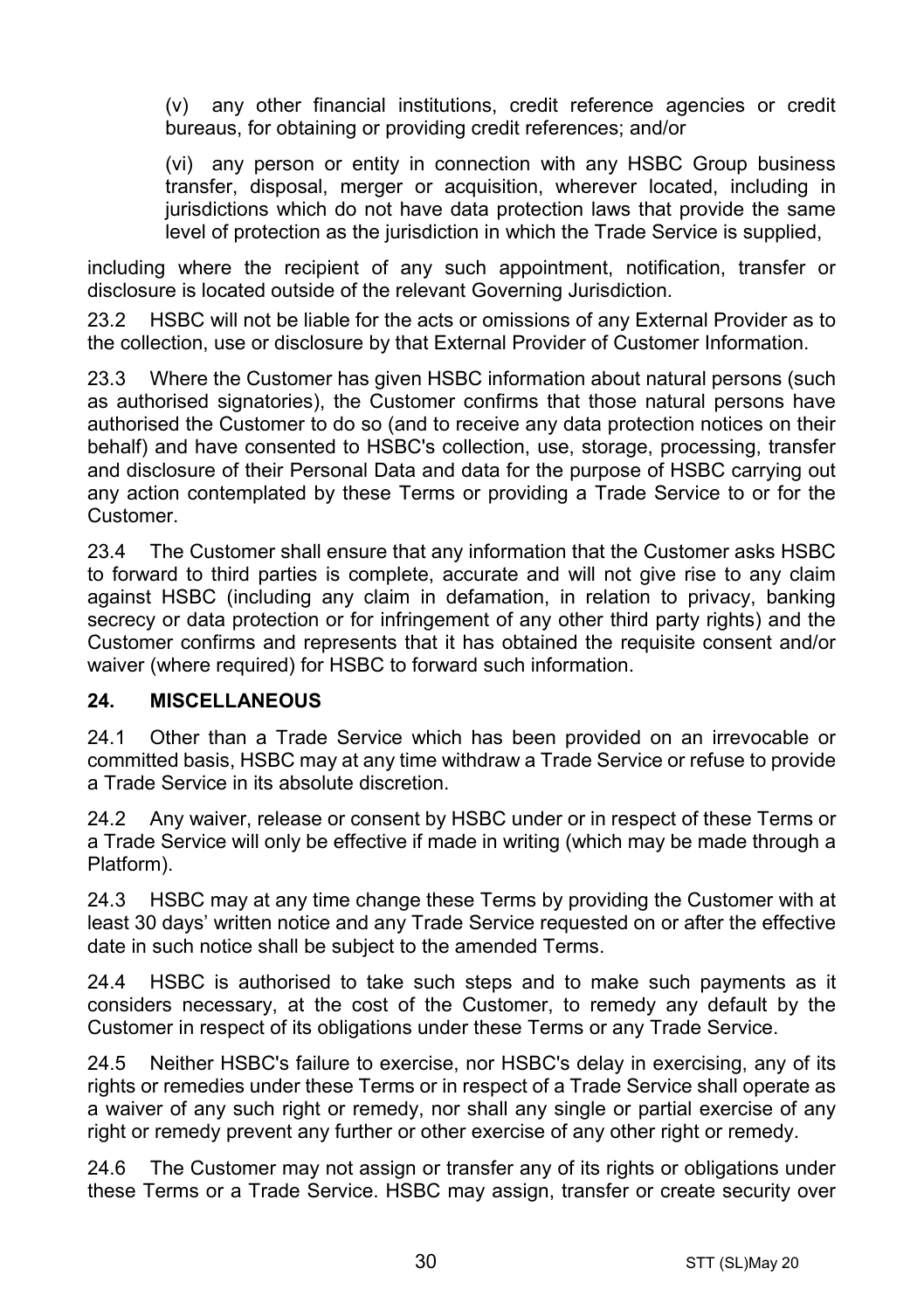any of its rights under or in respect of these Terms or a Trade Service without restriction or notice.

24.7 Without prejudice to Clause 20 (*INSTRUCTIONS*), any notices by the Customer in connection with these Terms or a Trade Service must be given to HSBC in writing at the address of HSBC most recently advised by HSBC to the Customer. HSBC may give notice to the Customer in person, by telephone or facsimile, by post, through a Platform or, if agreed by the Customer, through another electronic channel at the address or number most recently notified by the Customer to HSBC. A notice sent by post will be deemed to have been received 7 calendar days after posting if within the same country, or 15 calendar days after posting if cross border.

24.8 Each of the provisions of these Terms is severable and distinct from the others and, if one or more of such provisions is or becomes illegal, invalid or unenforceable, the remaining provisions shall not be affected in any way.

24.9 If the Customer includes two or more persons, the obligations and liabilities of these persons under or in respect of a Trade Service and these Terms shall be joint and several.

24.10 Nothing in these Terms shall be deemed to create any partnership, joint venture or relationship of principal and agent between HSBC and the Customer or create or give rise to any fiduciary relationship of any nature.

24.11 To the extent permitted by the laws of the Governing Jurisdiction, the Customer irrevocably waives any right of sovereign immunity from suit, jurisdiction or adjudication (including in respect of pre-judgement interim relief and execution of any judgement) that it may have in the Governing Jurisdiction or otherwise, whether that immunity relates to itself or to any commercial or non-commercial assets (including land, bank accounts or other assets held in the name of a diplomatic mission or otherwise or belonging to the Customer's central bank or other monetary authority).

24.12 These Terms are for the benefit of the Customer, HSBC and each HSBC Group member, and are not intended to benefit any other third party or be enforceable by any other third party. Any rights of HSBC to bring to an end or change these Terms or any contract to which they form part are not subject to the consent of any other third party.

## **25. GOVERNING LAW AND JURISDICTION**

25.1 For the purposes of a Trade Service:

(a) that Trade Service and these Terms will be governed by the laws of the Governing Jurisdiction; and

(b) the courts of the Governing Jurisdiction shall have non-exclusive jurisdiction to settle any disputes that may arise out of, or in connection with, that Trade Service and these Terms, their interpretation or any non-contractual obligations arising from or connected with them.

25.2 If a process agent is specified in an Application or Facility Agreement in respect of a Trade Service, service of any legal process on the person whose name and address is specified in such Application or Facility Agreement shall constitute service on the Customer.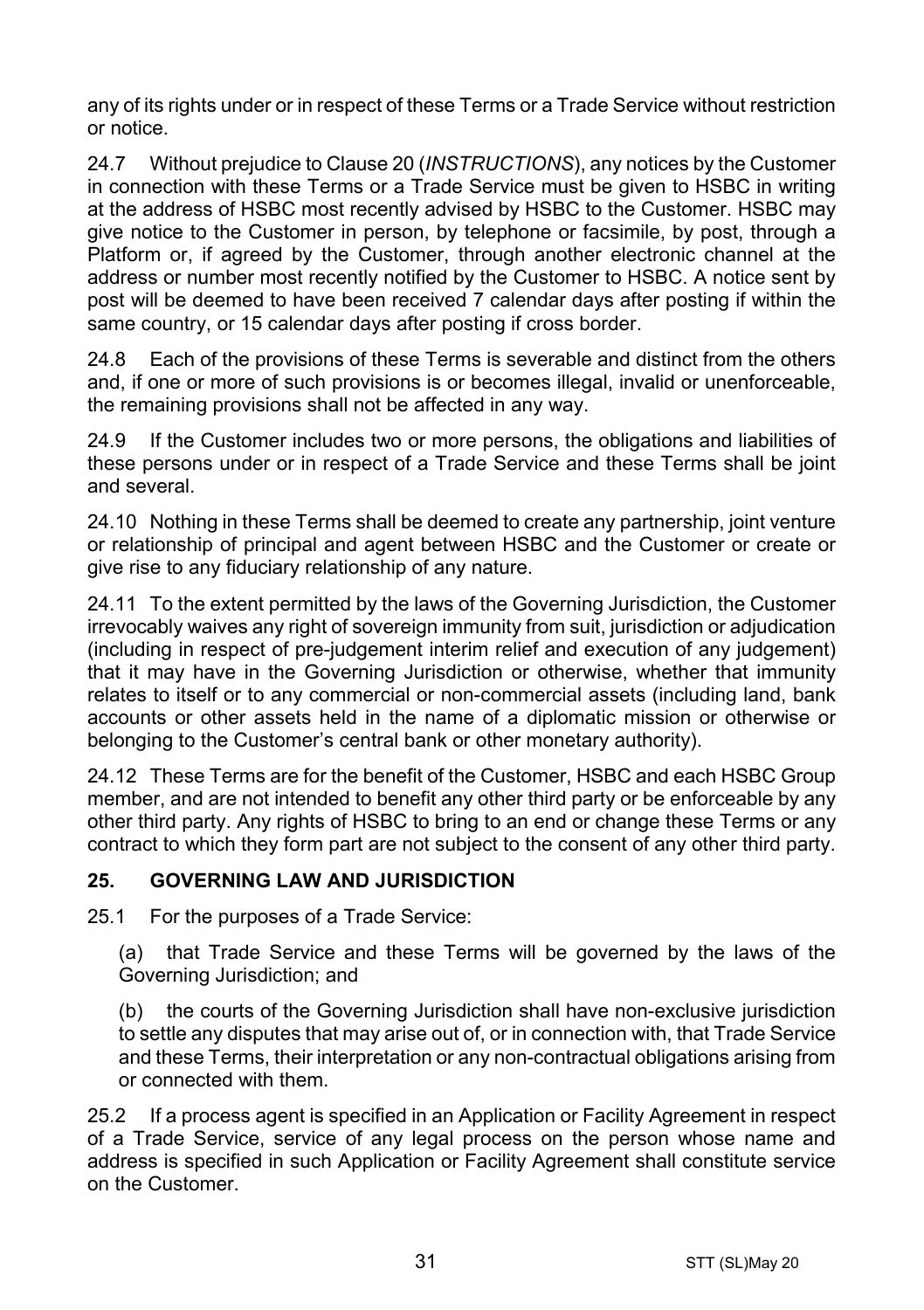25.3 If no process agent has been appointed by the Customer, upon request from HSBC the Customer will, within five Business Days, appoint a process agent (with an office in the Governing Jurisdiction) for service of all legal process relating to these Terms and the relevant Trade Service on the Customer and the Customer will notify the process agent's address to HSBC. If the Customer does not do this, HSBC may appoint a process agent on the Customer's behalf and at its expense and shall, as soon as practicable, notify the Customer of such appointment.

# **SECTION 7 – DEFINITIONS AND INTERPRETATION**

#### **26. DEFINITIONS AND INTERPRETATION**

#### 26.1 In these Terms:

**Application** means an application, instruction or request by the Customer for a Trade Service (whether for itself or for another person) using an application form, or pursuant to the terms of a Facility Agreement or made using a Platform.

**Authorities** includes any judicial, administrative, public or regulatory body (including any self-regulatory body), any government, any tax authority, any securities or futures exchange, any court, any central bank or law enforcement body, or any of their agents, with jurisdiction (direct or indirect) over any part of the HSBC Group at any time.

**Back-to-Back Documentary Credit** has the meaning given to it in Clause 3.14 (*DOCUMENTARY CREDITS*).

**Business Day** means, in respect of a Trade Service, a day on which banks are open for general business in the Governing Jurisdiction.

**Cash Collateral** has the meaning given to it in Clause 10 (*CASH COLLATERAL*).

**Claim** means any demand, request for payment or for acceptance and payment, claim, presentation or drawing made in respect of a Trade Service by a beneficiary, the Customer or any other person.

**Collection** means a collection transaction in respect of the handling of Documents where HSBC may act as either a remitting bank, collecting bank or presenting bank.

**Compliance Action** has the meaning given to it in Clause 19 (*COMPLIANCE WITH LAWS AND SANCTIONS*).

**Country Conditions** means HSBC's additional terms and conditions for the country in which the HSBC entity providing the relevant Trade Service is located.

**Customer** means the person who requests the relevant Trade Service and with whom HSBC contracts with respect to the provision of that Trade Service (and, without limitation, as may be specified in the relevant Application). If HSBC provides a Trade Service to a person that is not a customer of HSBC, references in these Terms to the "Customer" shall apply to that person even though that person is not a customer of HSBC.

**Customer Information** means any Personal Data, confidential information, and/or Tax Information (including accompanying statements, waivers and consents) of either the Customer, or a person or entity whose information (including any Personal Data or Tax Information) which the Customer provides, or which is provided on the Customer's behalf, to any HSBC Group member in connection with the provision of any Trade Service.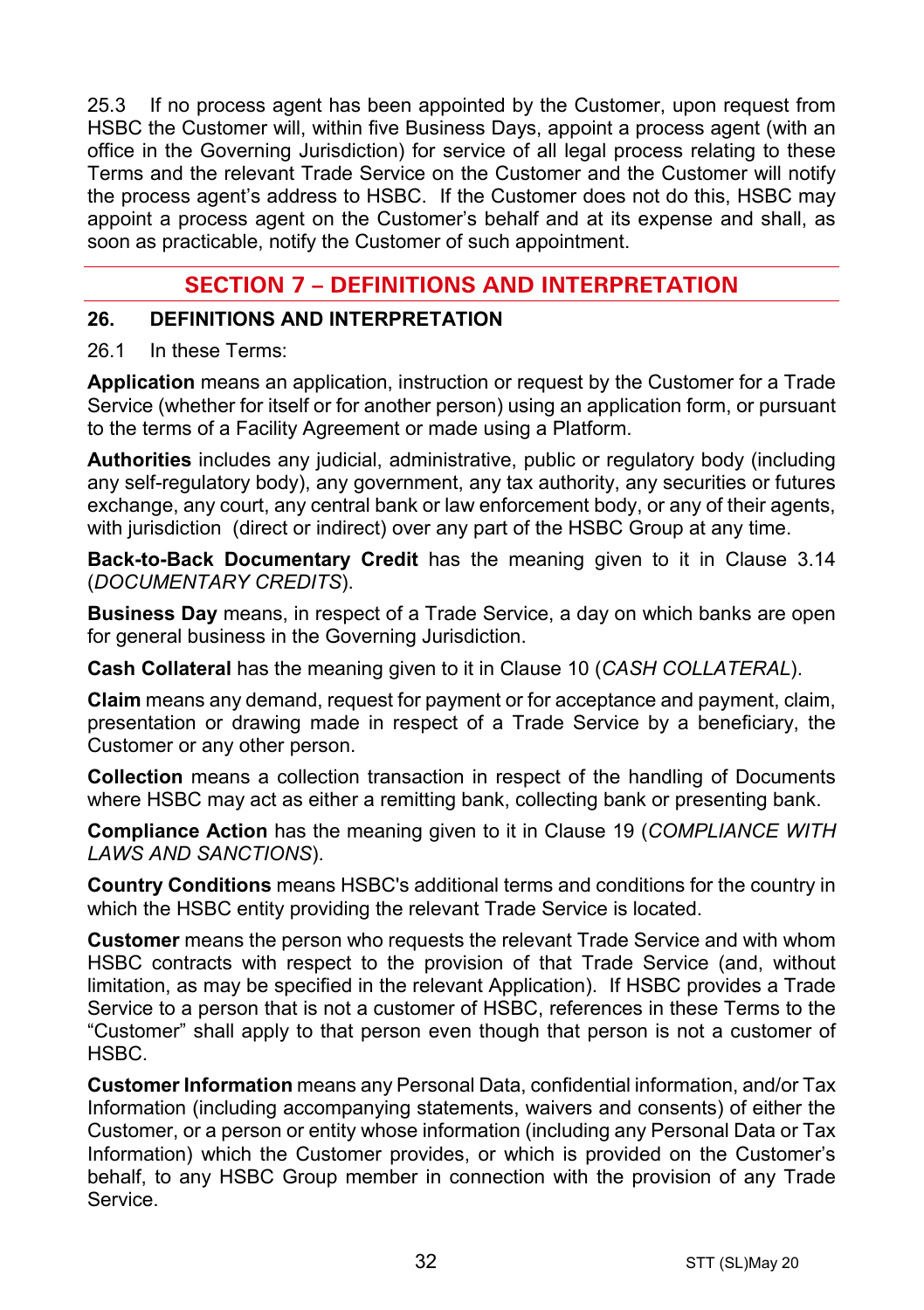#### **Customer Liabilities** means at any time:

(a) all liabilities of the Customer to HSBC or any HSBC Group member (including arising under or in connection with any Trade Service and these Terms) incurred in any currency and in any capacity and whether present or future, actual or contingent, direct or indirect, or incurred alone or jointly with any other person;

(b) interest on such liabilities (both before and after any demand or judgment) to the date on which HSBC or any such HSBC Group member receives payment, at the rates payable by the Customer or which would have been payable but for any circumstances which restricts payment;

(c) any costs and expenses incurred by HSBC or any HSBC Group member in making payment under or in respect of a Trade Service on behalf of the Customer (but without HSBC being under any obligation to do so) as a result of failure by the Customer to make such payment when due or demanded; and

(d) all costs and expenses (including legal fees on a full indemnity basis) of HSBC or any HSBC Group member in perfecting or enforcing its rights under or in respect of a Trade Service and these Terms.

**Documentary Credit** means a documentary credit or letter of credit or any commitment to issue a documentary credit or letter of credit (including any extension, renewal or amendment of the same).

**Documents** means any drafts, bills of exchange, promissory notes, cheques, documents of title, certificates, invoices, statements, transport documents, insurance policies, warehouse warrants, warehouse receipts or any other similar instruments relating to a Trade Transaction in respect of which HSBC has provided Trade Service(s) to the Customer.

**Electronic Means** has the meaning given to it in Clause 20 (*INSTRUCTIONS*).

**Exchange Rate** means HSBC's spot rate of exchange (or if HSBC does not have an available spot rate of exchange for the relevant currency, any other publicly available spot rate of exchange selected by HSBC) for the purchase of the required currency in the relevant foreign exchange market at the relevant time using the currency in which the relevant payment was paid (where any such spot rate of exchange shall be selected by HSBC acting reasonably in the circumstances).

**External Provider** means a person (other than HSBC) that makes any Platform available to HSBC and/or the Customer.

**External Terms and Conditions** means any agreement which is entered into between an External Provider and either HSBC or the Customer setting out the terms and conditions applicable to HSBC's or the Customer's use of a Platform.

**Facility Agreement** means a letter or agreement between the Customer and HSBC pursuant to which HSBC agrees to provide to the Customer a facility in respect of Trade Services.

**Finance** means discounting, negotiating, purchasing, prepaying, early paying or endorsing a Document (whether or not drawn under a Documentary Credit or Collection) or Documentary Credit and **Financed** and **Finances** shall be construed accordingly. For the avoidance of doubt, **Finance** does not include a Trade Finance Loan.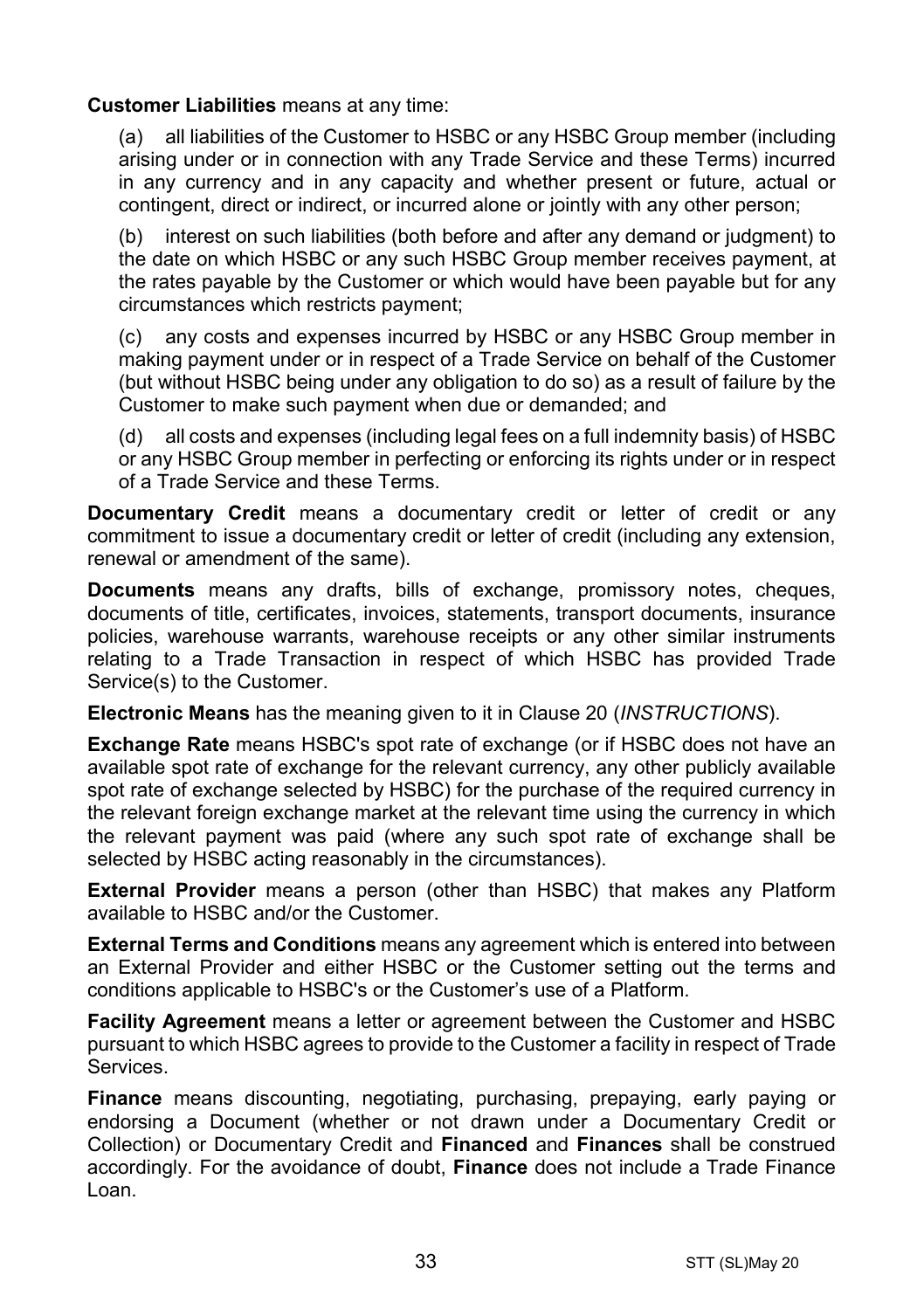**Goods** means the goods or products which are the subject of a Trade Transaction in respect of which HSBC has provided Trade Service(s) to the Customer.

**Governing Jurisdiction** means the jurisdiction in which the relevant HSBC entity providing the Trade Service is located or such other jurisdiction agreed in writing between the Customer and HSBC or specified in the relevant Country Conditions.

**HSBC** means the HSBC Group member (or, if applicable, the branch of such HSBC Group member) providing the relevant Trade Service, and its successors and assigns and, where the context permits, includes any person appointed by HSBC under Clause 23.1(a) (*DISCLOSURE, CONFIDENTIALITY AND PRIVACY*).

**HSBC Group** means HSBC Holdings plc and its subsidiaries and affiliates from time to time.

**ICC** means the International Chamber of Commerce.

**Increased Costs** means a reduction in the rate of return from a Trade Service or on HSBC's overall capital, an additional or increased cost or a reduction of any amount due and payable under these Terms or in respect of a Trade Service, which is incurred or suffered by HSBC to the extent that it is attributable to HSBC performing its obligations under these Terms or a Trade Service.

**Indemnified Party** has the meaning given to it in Clause 9 (*REIMBURSEMENT AND INDEMNITY*).

**Instruction** has the meaning given to it in Clause 20 (*INSTRUCTIONS*).

**Instrument** means any SBLC, demand guarantee (including an avalisation, coacceptance or acceptance of a Document), bond, counter-guarantee, counter-SBLC, or similar independent payment obligation (including any extension, renewal or amendment of the same).

**Losses** has the meaning given to it in Clause 9 (*REIMBURSEMENT AND INDEMNITY*).

**Master Documentary Credit** has the meaning given to it in Clause 3.14 (*DOCUMENTARY CREDITS*).

**Personal Data** means any information relating to an individual from which such individual can be identified, including sensitive personal data, name(s), residential address(es), contact information, age, date of birth, place of birth, nationality, citizenship, personal and marital status.

**Platform** means any electronic platform (a) used by HSBC, the Customer or any other person for giving or receiving any Instruction, Claim or other communication in relation to any Trade Service, and/or (b) used by HSBC or any other person for issuing or providing any Trade Service, and shall include HSBCnet.

**Recourse Event** means in respect of a Trade Service:

(a) any misrepresentation, alleged or actual fraud, illegality or unauthorised act of the Customer and/or any other party to the Trade Transaction;

(b) any alleged or actual invalidity, non-compliance or unenforceability of the Documentary Credit, SBLC, Document(s) or Trade Transaction (as applicable); or

(c) any injunction, court order, law, regulation or Sanctions which restrict any payment (whether to or from HSBC and/or not subsequently discharged).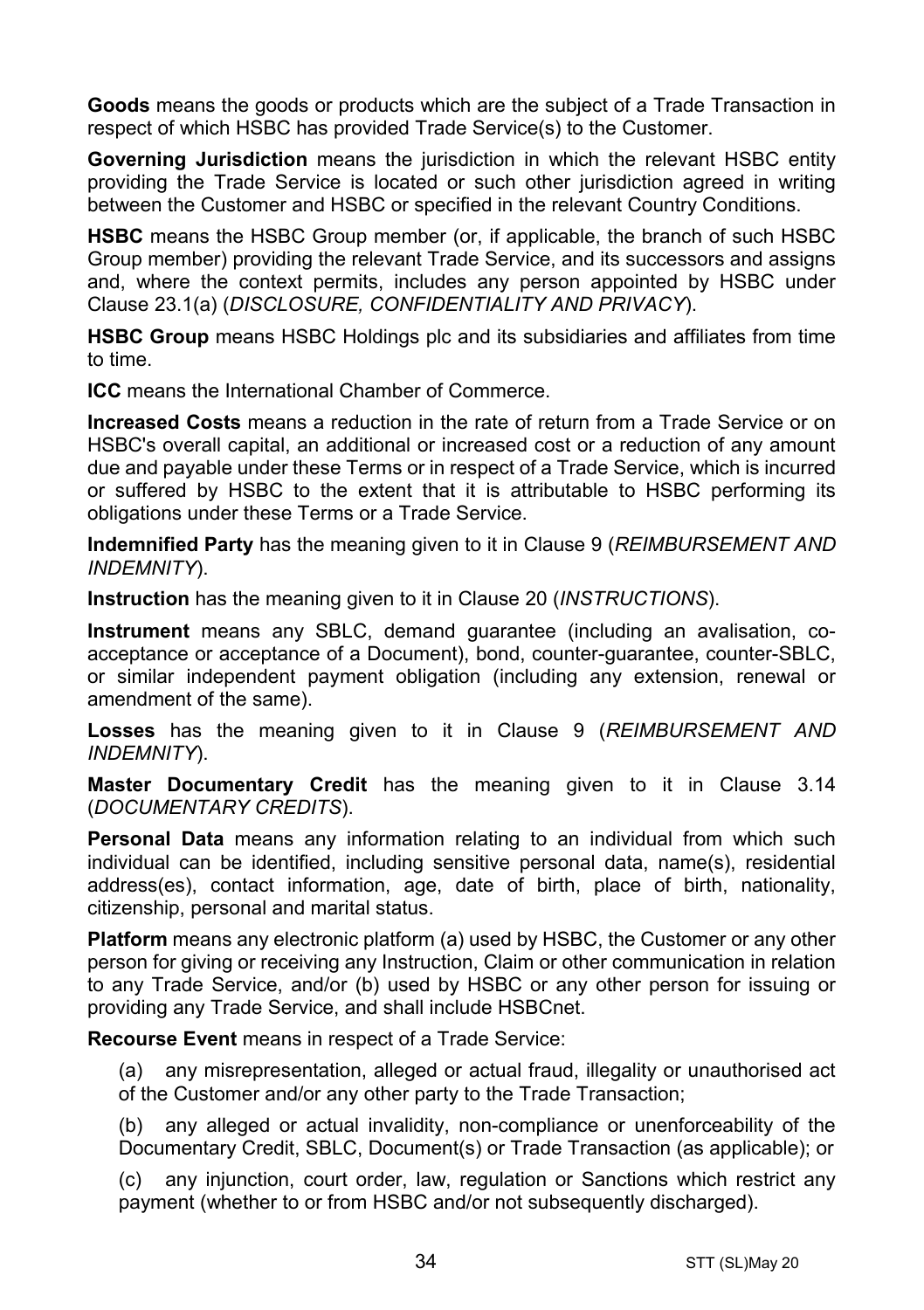**SBDC** means a standby documentary credit.

**SBLC** means a standby letter of credit (which includes an SBDC).

**Sanction** has the meaning given to it in Clause 19 (*COMPLIANCE WITH LAWS AND SANCTIONS*).

**Security Agreement** means any document creating security or quasi-security over any of the Customer's rights and/or assets in support of any obligations which the Customer may have to any HSBC Group member from time to time.

**Tariff Book** means, if applicable in the relevant jurisdiction, HSBC's tariff book setting out HSBC's fees, commissions, interest rates and other rates for Trade Services as is available upon request by the Customer and/or can be accessed online.

**Tax** includes goods and services tax, value added tax, sales tax, stamp duty or any tax, levy, impost, deduction, charge, rate, duty, compulsory loan or withholding which is levied or imposed by a government agency, and any related interest, penalty, charge, fee or other amount (but does not include tax on the overall net income of HSBC).

**Tax Information** means any documentation or information (and accompanying statements, waivers and consents) relating, directly or indirectly, to the Customer's tax status and the tax status of any owner, "controlling person", "substantial owner" or beneficial owner of the Customer.

**Trade Finance Loan** means a loan, advance, credit or other financial accommodation provided by HSBC to the Customer in respect of a Trade Transaction.

**Trade Service** includes:

(a) the issue of a Documentary Credit and instructing any advising bank, nominated bank or confirming bank in relation to such Documentary Credit;

(b) acting as the advising bank, nominated bank or confirming bank (on a disclosed or undisclosed basis) in relation to a Documentary Credit;

(c) the issue of an Instrument and/or instructing any correspondent bank in relation to, and issuing an counter-guarantee, counter-SBLC or indemnity in respect of, an Instrument;

(d) acting as the advising bank, confirming bank or correspondent bank in relation to an Instrument;

(e) the handling of a Documentary Credit, Instrument or Document;

- (f) Collections;
- (g) the provision of any Finance;
- (h) the provision of a Trade Finance Loan;

(i) the issue of a letter of indemnity or shipping guarantee and/or the signing, endorsement or release of any Transport Document;

- (j) the release of Documents;
- (k) any other service or product relating to a Trade Transaction provided,

by HSBC to, at the request of, or in respect of the Customer.